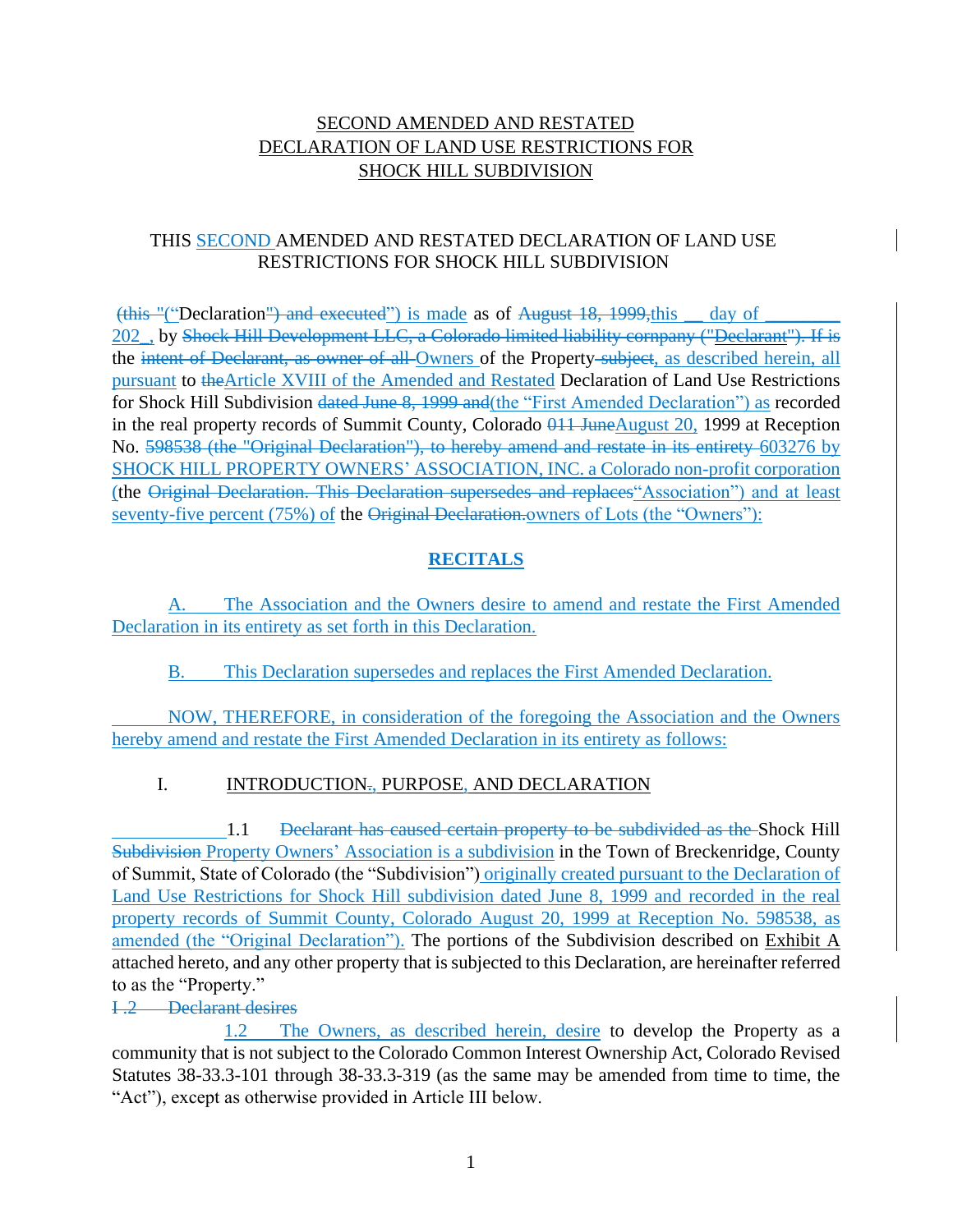1.3 The purposes of this Declaration are to set forth limitations and restrictions with respect to the use, density and design of improvements on the Property with the goal of (a) preserving the natural beauty of the Property and its setting, (b) maintaining the Property as a pleasant and desirable environment, (c) establishing and preserving a harmonious design for the community, and (d) protecting and enhancing the value of the Property.

 $1 + A$ . To further the general purposes herein expressed, Declarant, for itself, its successors and assigns, hereby declaresthe Owners declare that the Property shall, at all times, be owned, held, used, occupied, sold and conveyed subject to the provisions of this Declaration and to the covenants, conditions and restrictions, easements, reservations, assessments and charges herein contained, which shall run with the Property and bind all parties having any right, title or interest in the Property, or any portion thereof, and their respective successors, assigns, heirs, devisees and personal representatives.

## II. DEFINITIONS

2.1 "Accessory Apartment" means a residential unit constructed as a part of a Single-Family Structure, except that such apartment may contain no more than 1200 square feet and no more than one dwelling unit.

2.2 "Act" shall have the meaning given to it in Section 1.2 above.

2.3 "Annual Assessment" means the Assessment levied and assessed each year against each Lot pursuant to Section 7.5 below.

2.4 "Articles" means the Articles of Incorporation of the Association, as the same may be amended from time to time.

2.5 "Assessment" means an Annual Assessment or a Default Assessment levied pursuant to Article VII below.

2.6 "Assessment Lien" means the lien of the Association on a Lot described in Section 7.7 below.

2.7 "Association" means The Shock Hill Property Owners' Association, Inc., a Colorado nonprofit corporation, and its successors and assigns.

2.8 "Association Documents" means the Declaration, the Articles, the Bylaws and the Rules and Regulations, as the same may be amended from time to time.

2.9 "Bed and Breakfast" has the meaning given to that term in the Development Code.

2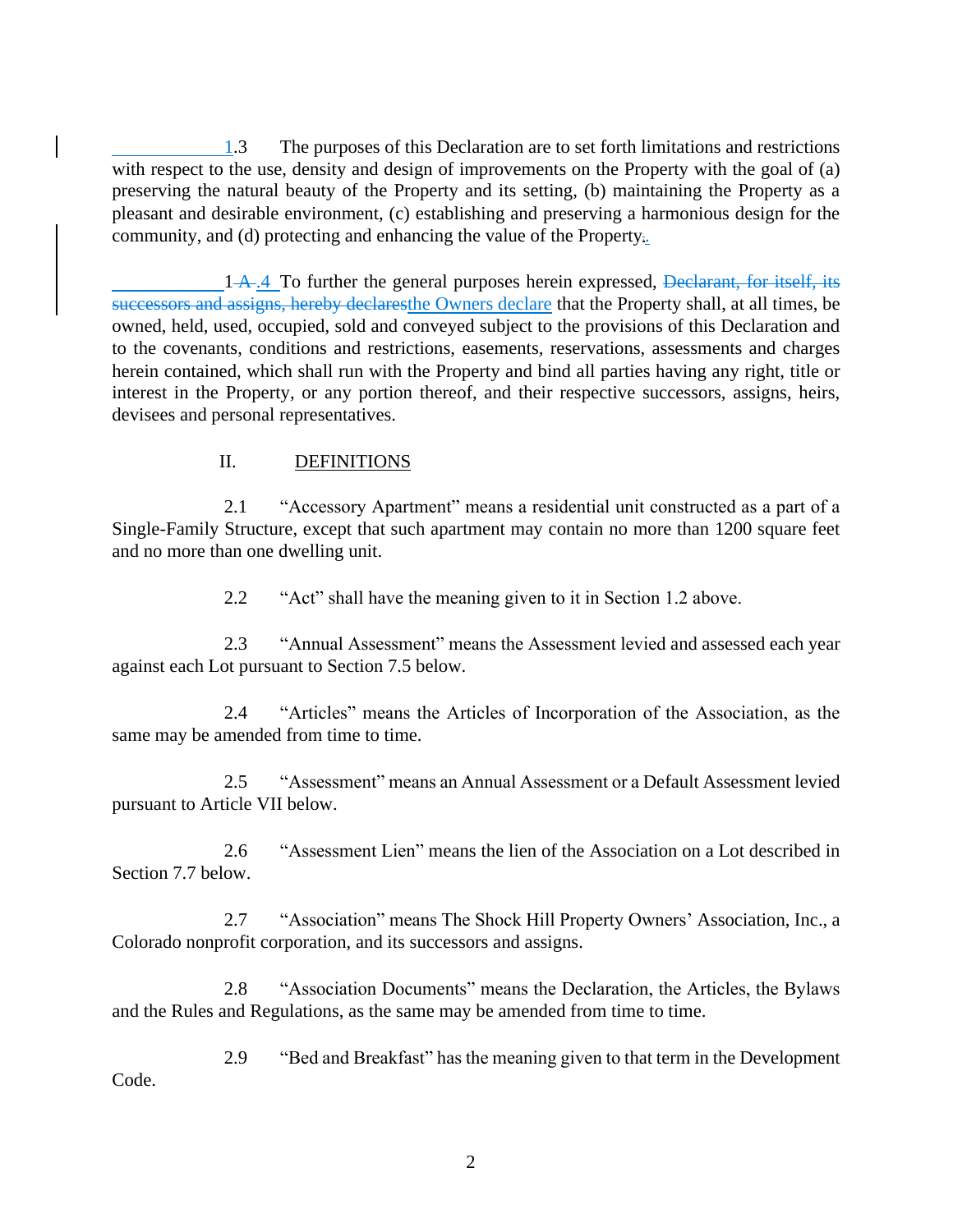2.10 "Bylaws" means the Bylaws of the Association, as the same may be amended from time to time.

2.11 "Chalet House" operation has the meaning given to that term in the Development Code.

2.12 "Common Elements" means any real estate, together with any improvements located thereon, that is owned or leased by the Association or that the Association is otherwise entitled or required to operate, manage, maintain or repair, including, without limitation, the median landscaping in Shock Hill Drive.

2.13 "Common Expenses" means (a) all costs, expenses and liabilities incurred by or on behalf of the Association, including, but not limited to, costs, expenses and liabilities for (i) managing, operating, maintaining, repairing, altering and improving the Common Elements; (ii) administering and enforcing the covenants, conditions, restrictions, reservations and easements created hereby; (iii) levying, collecting and enforcing the assessments, charges and liens due the Association pursuant hereto; (iv) operating the Association; (v) performing any other functions or duties of the Association pursuant to the Association Documents; and (vi) allocations to reserves.

2.14 "Declarant" means Shock Hill Development LLC, a Colorado limited liability company, and any Person that is designated by a written instrument signed by Declarant as a successor or assignee of Declarant under this Declaration. Such instrument may specify the extent and portion of the rights or interest as a declarant that are being assigned, in which case Shock Hill Development LLC shall retain all other rights as a declarant.

2.15 "Declaration" means this instrument and all amendments and/or supplements hereto hereafter recorded in the real property records of Summit County, Colorado.

2.16 "Default Assessment" has the meaning given to it in Section 7.6 below.

2.17 "Design Guidelines" has the meaning given to it in Section 9.3 below.

2.18 "Development Code" means the Town of Breckenridge Development Code as it may from time to time be amended, revised or supplemented.

2.19 "Lot" means any area of real property located within the Property that is designated by number or letter as a lot or tract on any subdivision Plat filed or recorded in the real property records of Summit County, Colorado, unless such area is further subdivided, in which case, "Lot" means each lot or other legally transferable unit of the area (including, without limitation, a condominium unit or duplex unit) following such subdivision. For the sake of voting only, each unit within any du- tri- or four-plex shall constitute a Lot.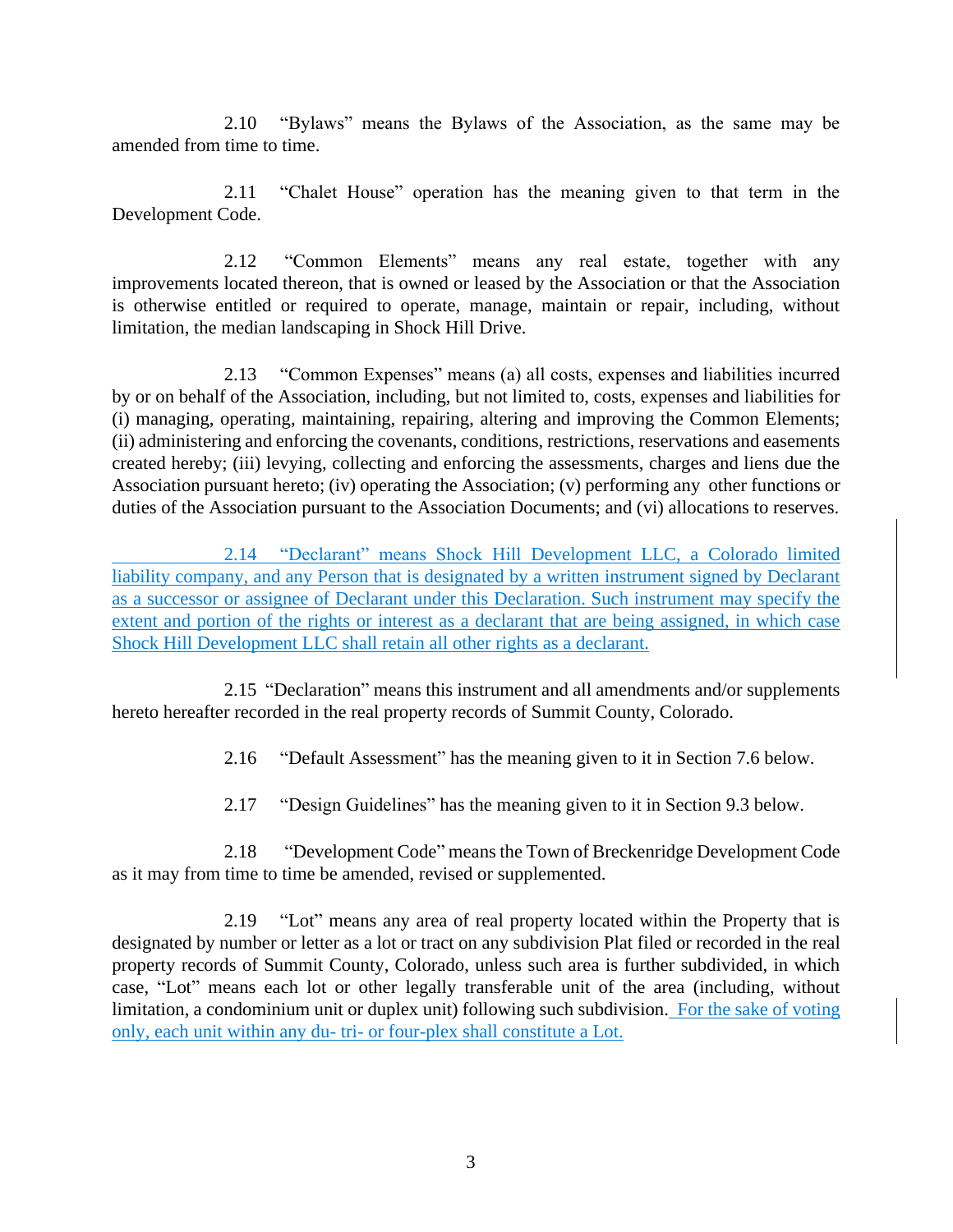2.20 "Master Plan" means the Master Plan for the Shock Hill Property, dated May 12, 1998, and recorded in the real property records of Summit Colorado on December 21, 1998 at Reception No. 584377, as it may be amended from time to time.

2.21 "Membership" means a membership in the Association and the rights granted to Owners pursuant to this Declaration to participate in the Association.

2.22 "Mortgage" means any mortgage, deed of trust or other document creating a security interest in any Lot or interest therein as security for payment of a debt or obligation.

2.23 "Mortgagee" means any Person named as a mortgagee or beneficiary in any Mortgage, or any successor to the interest of any such Person under such Mortgage.

2.24 "Multi-Family Residential Lots" means any Lot designated on any Plat or in the Master Plan for MFR, THM or Duplex use.

2.25 "Open Space" means any portion of the Property designated on any Plat or in the Master Plan as Open Space or Private Open Space.

2.26 "Owner" means the Person(s) who own of record, according to the real property records of Summit County, Colorado, fee simple title to a Lot or an undivided portion thereof. If there is more than one record holder of legal title To a Lot, each shall be an Owner. The term "Owner" shall include Declarant to the extent Declarant is the holder of fee simple title to a Lot.

2.27 "Person" means any natural person, corporation, partnership, limited liability company, association, trustee or any other entity recognized as being capable of owning real property under the laws of the State of Colorado.

2.28 "Plat" or "Plats" means the plat(s) of the Subdivision on file with the Clerk and Recorder of Summit County, Colorado, as such plat(s) may be amended or supplemented from time to time.

2.29 "Property" shall have the meaning given to it in Section 1.1 above.

2.30 "Subdivision 'l shall

have the meaning given to it in Section 1.1 above.

2.31 ""Review Area A" means those portions of the Property located within Lots 1 through 38 and Tracts A, B, l, J, L, M, N, O and R60 of the Subdivision, which shall be subject to the authority of Review Board A.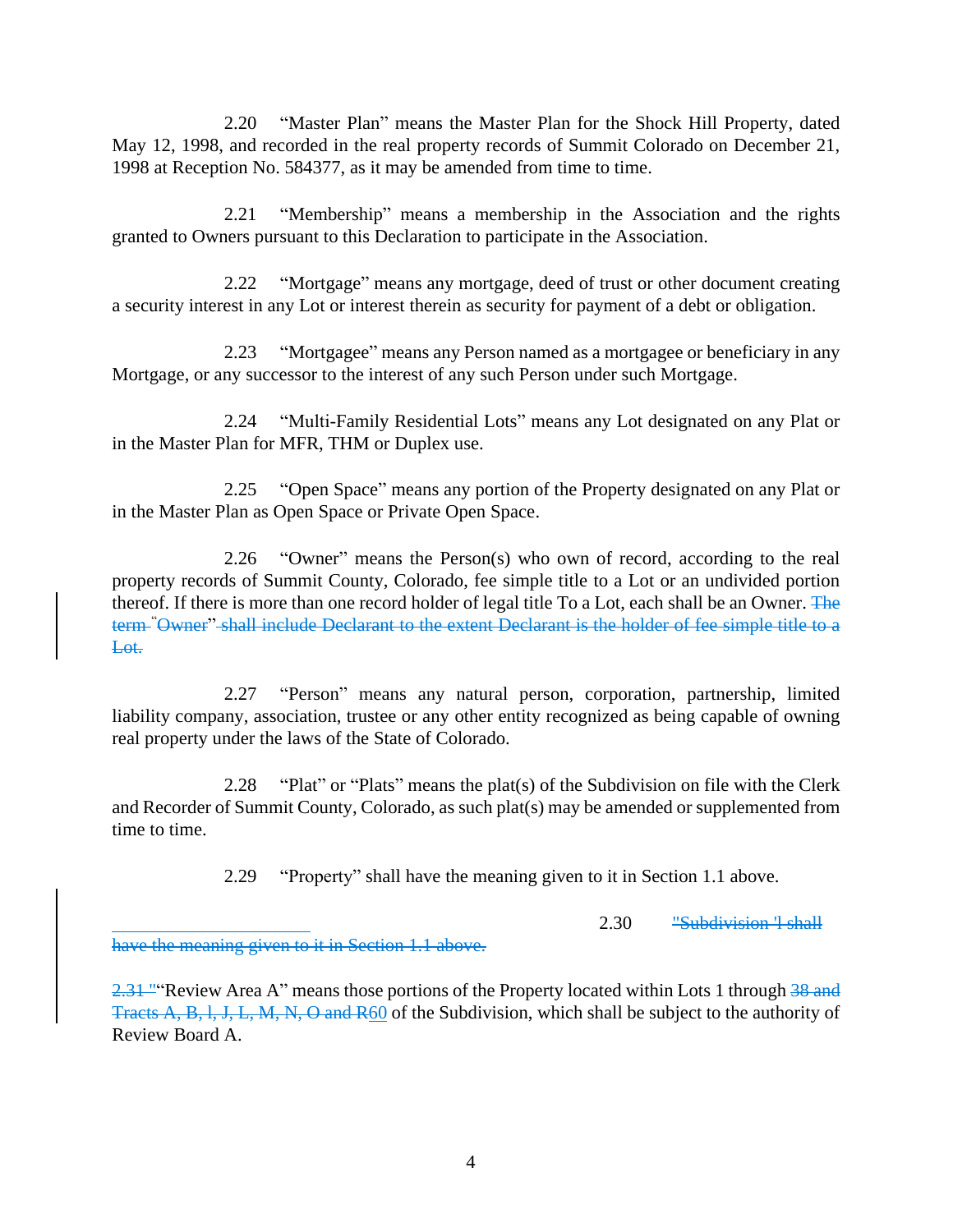2.32 "31 " "Review Area B" means those portions of the Property located within Tracts  $\overline{A}$ ,  $\overline{B}$ ,  $\overline{C}$ ,  $\overline{E}$ ,  $\overline{F}$  and  $\overline{G}$  of the Subdivision and the median landscaping within Shock Hill Drive, which shall be subject to the authority of Review Board B.

2.33 "32 ""Review Board" means (a) Review Board A with respect to Review Area A, and (b) Review Board B with respect to Review Area B; and "Review Boards" means both Review Board A and Review Board B.

2.34 'Review33 "'Review Board A" means the design review board established by the Association in accordance with this Declaration to perform the functions of the Review Board with respect to Review Area A.

2.35 "34 "Review Board B" means the design review board established by the Association in accordance with this Declaration to perform the functions of the Review Board with respect to Review Area B.

2.36 "35 "Rules and Regulations" means any instruments adopted by the Association or the Review Boards for the regulation and management of the Property, as such instruments may be amended from time to time.

2.36 "SFE" shall have the meaning given to it in the Master Plan.

2.37 "Single-Family Residential Lot" means any Lot within the Property which has been designated on the Plat or the Master Plan for SFR use.

2.38 "Single-Family Structure" means a residential structure containing one, detached dwelling unit as defined in the Development Code and which may also contain one Accessory Apartment.

2.40"Supplemental Declaration" means additional covenants,

conditions and restrictions which modify the covenants, conditions and restrictions set forth herein or further restrict the use, density or design of the applicable property, and which are placed on the Property or any poH-i011 thereof by one or more instruments recorded in the real property records of Summit County) Colorado, prior to the time Declarant transfers or conveys such Property or a portion thereof to any third party.

### $2.41$  "

2.39 "Subdivision" shall have the meaning given to it in Section 1.1 above.

2.40 "Trail Easement" means any portion of the Property designated on any Plat or in the Master Plan as a Trail Easement or Public Trail Easement.

### III. APPLICABILITY OF THE ACT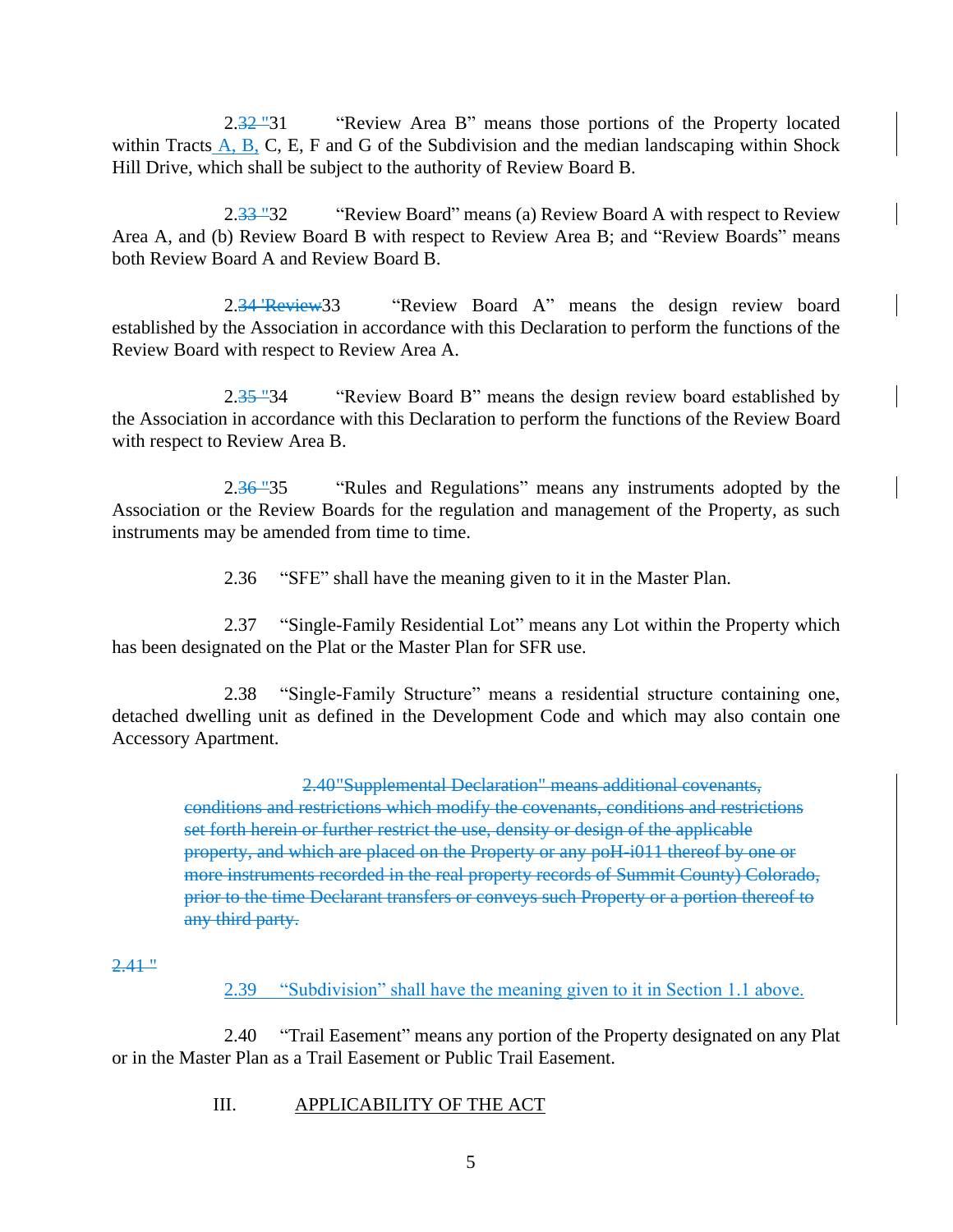As set forth in Section 7.9 below, the annual average Common Expense liability of each Lot, exclusive of optional user fees and any insurance premiums paid by the Association, shall not exceed the amount specified from time to time in Section 38-33.3-116 of the Act as the maximum annual average common expense liability of each unit restricted to residential purposes (currently \$400 per year)., which was set at \$400 per year in 1998 and is to be adjusted annually for inflation, as described in Section 38-33.3-116(3). Accordingly, pursuant to Section 38-33.3-116 of the Act, the Property is subject only to Sections 38-33.3-105 through 38-33.3-107 of the Act and such other sections of the Act which this Declaration expressly provides apply to the Property.

## IV. THE ASSOCIATION

4.1 Formation of the Association. On or before the date on which Declarant conveys to any Person other than Declarant fee simple title to the first Lot within the Property, Declarant shall form the Association.

4.2 Purposes and Powers.

### 4.1 Purposes and Powers.

(a) The Association's purposes are to: (i) manage, operate, construct, improve and maintain the Common Elements, as necessary or appropriate; (ii) administer and enforce the covenants, conditions, restrictions, reservations and easements created hereby, (iii) levy, collect and enforce the assessments, liens, charges and penalties imposed pursuant hereto; (iv) create, manage and otherwise provide recreational and social activities for Owners and residents of the Property and their guests; (v) in the event of an unplanned vacancy on any of the Review Boards, appoint replacement member(s) to the Review Boards with the goal of ensuring that all improvements within the Property are constructed in accordance with Design Guidelines adopted by such Review Boards (except as otherwise provided in Section 9.9 below),, (vi) take any action necessary or appropriate to protect the general welfare and safety of Owners and residents of the Property and their guests, and (vii) regulate and manage the Property with the goal of enhancing and protecting its value.

(b) Unless expressly prohibited by law or any of the Association Documents, the Association may take any and all actions that it deems necessary or advisable to fulfill its purposes. Without in any way limiting the foregoing, the Association may:

- i. adopt and amend the Articles (as provided therein), the Bylaws and the Rules and Regulations;
- ii. adopt and amend budgets for revenues, expenditures and reserves, and collect Assessments;
- iii. hire and fire managing agents and other employees, agents and contractors;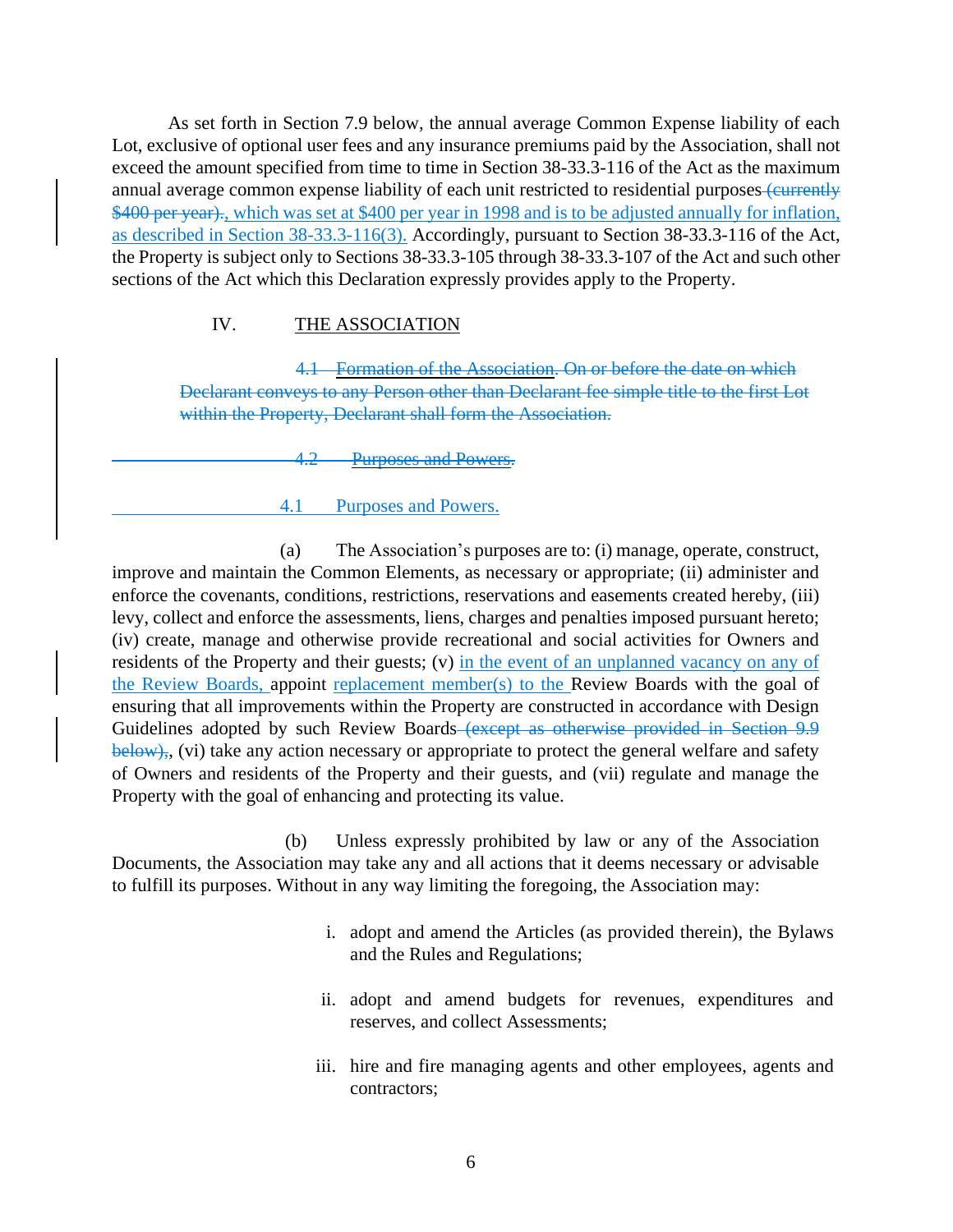- iv. institute, defend or intervene in litigation or administrative proceedings in its plans on behalf of itself or two or more Owners on matters affecting the Property;
- v. make contracts and incur liabilities;
- vi. regulate the use, maintenance, repair, replacement and modification of the Common Elements;
- vii. cause additional improvements to be made part of the Common Elements;
- viii. acquire, hold, encumber and convey in its own name any right, title or interest in real or personal property;
- ix. grant easements, leases, licenses and concessions across, through, under or over the Common Elements;
- x. impose and receive any payments, fees or charges for the use, rental or operation of the Common Elements;
- xi. impose charges for late payments of Assessments, recover reasonable attorneys' fees and disbursements and other costs of collection for Assessments and other actions to enforce the rights of the Association, regardless of whether suit was initiated, and, after notice and an opportunity to be heard, levy reasonable fines and impose reasonable penalties for violations of Association Documents or any of them;
- xii. impose reasonable charges for the preparation and recordation of amendments to this Declaration or statements of unpaid Assessments;
- xiii. provide for the indemnification of the Association's officers and directors and maintain directors' and officers' liability Insurance;

(xiii) assign its right to future income, including its right to receive Assessments;

- xiv. provide or procure any services necessary for the safety or security of the Property, Owners, guests or visitors;
- xv. approve, install, maintain, repair and replace signage;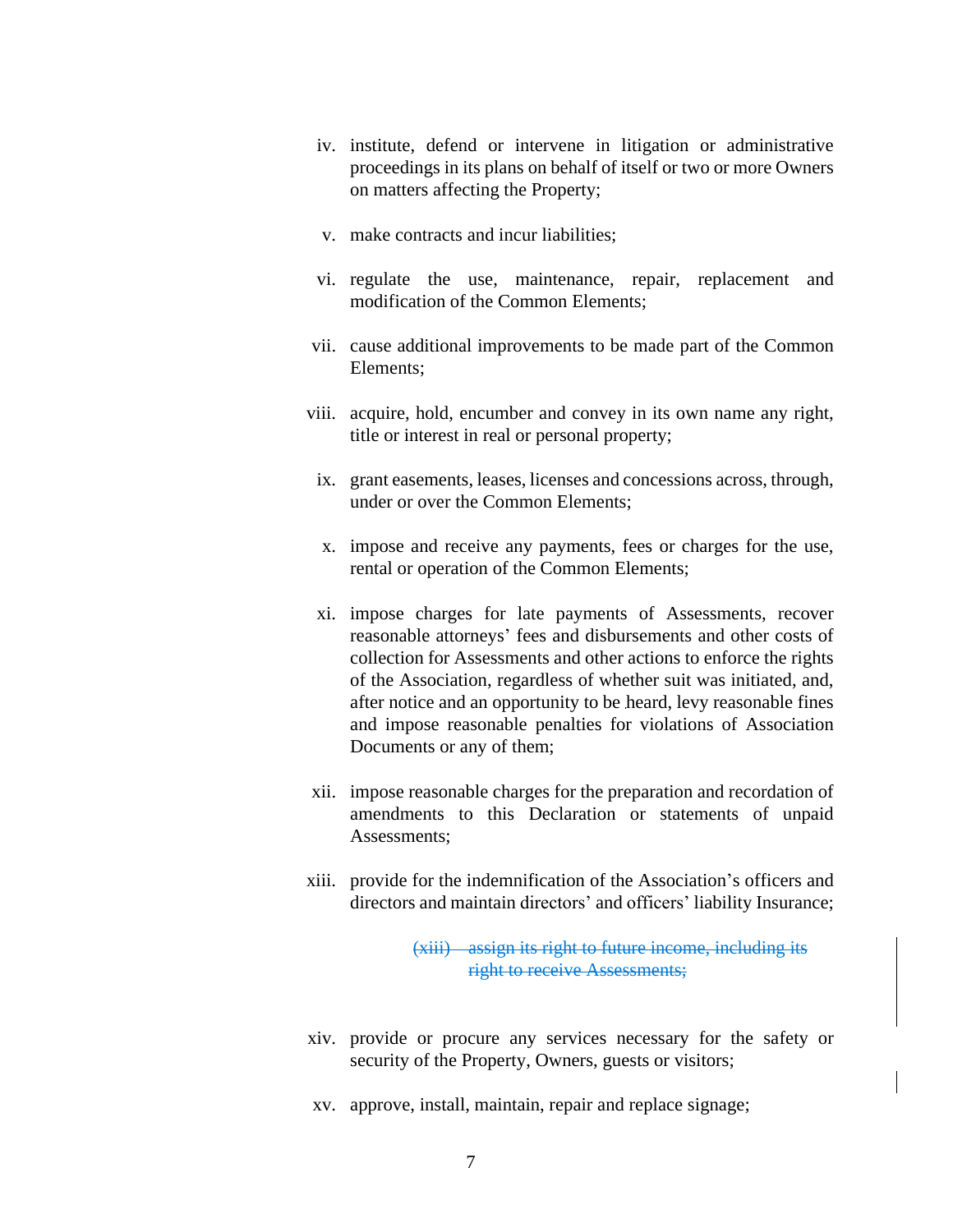- xvi. provide or procure landscaping services within the Property;
- xvii. plan, arrange and hold recreational activities for the benefit of Owners, residents and their guests;
- xviii. become a member of another property owners' association or other similar associations;
- xix. exercise any other powers expressly or implicitly conferred on it by the Association Documents or any of them;
- xx. exercise all other powers that may be exercised in Colorado by nonprofit corporations; and
- xxi. exercise any other powers necessary or proper for the governance and operation of the Association.

#### 4.32 Association Documents.

(a) Each Owner shall comply with and benefit from each term, provision, covenant, condition, restriction, reservation and easement contained in the Association Documents. The obligations, burdens and benefits of Membership in the Association touch and concern the Property and are, and shall be, covenants running with each Lot for the benefit of all other Lots and the Common Elements.

(b) In the event that there is any conflict or inconsistency between the terms and conditions of this Declaration and the terms and conditions of the Articles, the Bylaws or the Rules and Regulations, the terms and conditions of this Declaration shall control. In the event that there is any conflict or inconsistency between the terms and conditions of the Articles and the terms and conditions of the Bylaws or the Rules and Regulations, the terms and conditions of the Articles shall control. In the event of any conflict or inconsistency between the terms and conditions of the Bylaws and the terms and conditions of the Rules and Regulations, the terms and conditions of the Bylaws shall control.

 $\frac{4.4 - 3}{ }$  Books and Records. Upon request $\geq$ , the Association shall allow Owners and Mortgagees to inspect current copies of the Association Documents and the books, records, budgets and financial statements of the Association at the offices of the Association during normal business hours and under other reasonable circumstances. The Association may charge a reasonable fee for copying such materials as well as for the time of Association staff members associated with such inspection.

4.54 Personal Liability and Indemnification.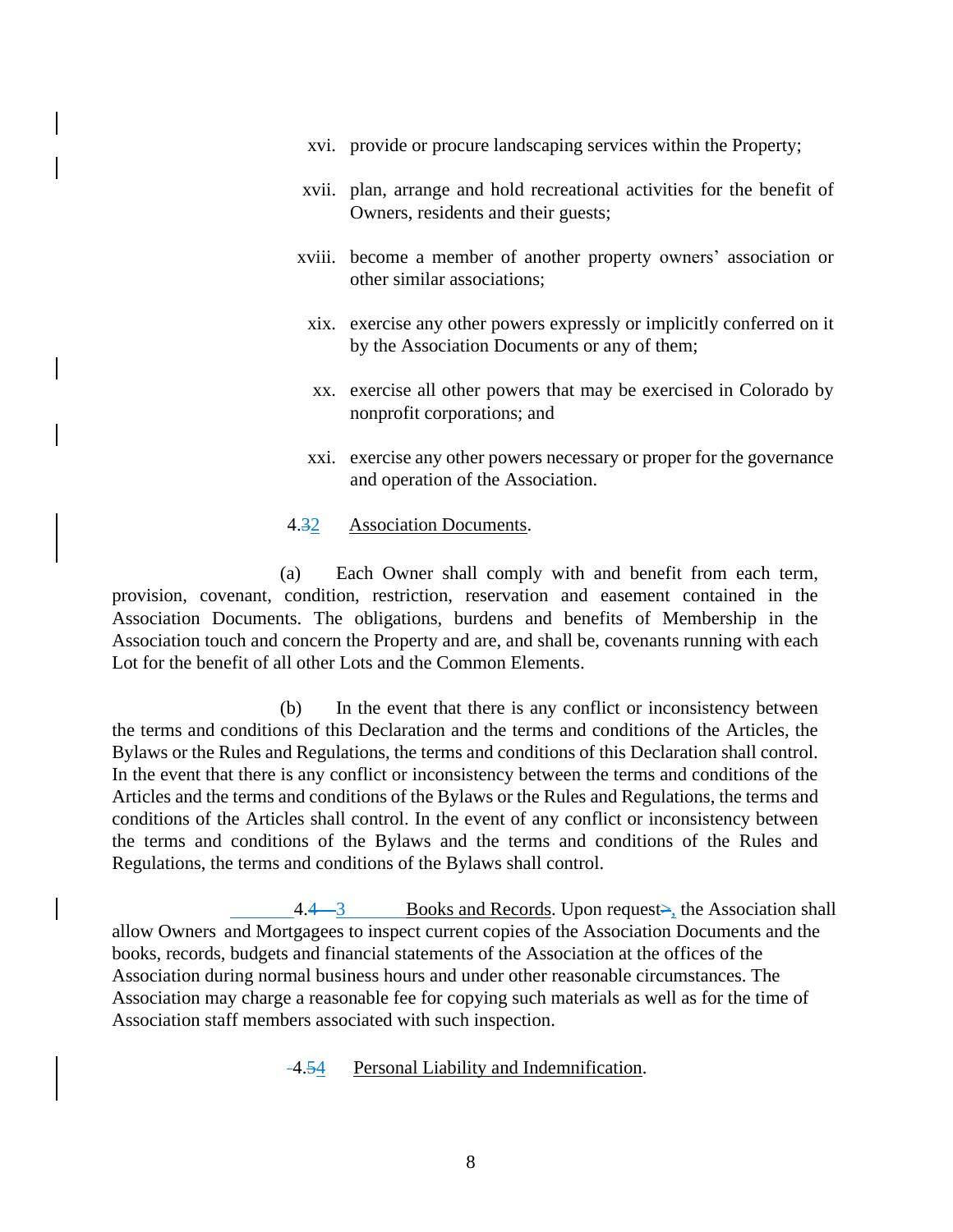(a) No officer, director, employee agent or committee member of the Association shall be personally liable to the Association or any Owner for any injury, damage, loss, cost or expense suffered or incurred by reason of any act or omission of such officer, director, employee, agent or committee member unless a countcourt of competent jurisdiction finds that the act or omission of such officer>, director, employee, agent or committee member was wanton and willful.

(b) The Association shall indemnify and hold harmless each present or former officer, director, employee, agent or committee member of the Association against any and all claims, suits, proceedings, injuries, damages, losses, costs and expenses, including, but not limited to, attorneys' fees and disbursements, asserted against or incurred by any such present or former officer, director, employee, agent or committee member to the fullest extent permitted by the Association Documents; provided, however, that in no event shall the Association indemnify or hold harmless any such officer, director, employee, agent or committee member to the extent that he or she is personally liable for an act or omission under paragraph 4.54(a) above.

## V. MEMBERSHIP IN THE ASSOCIATION

### 5. 1 Membership.

(a) There shall be one Membership appurtenant to each Lot. A Membership may not be separated from the ownership of the Lot to which it is appurtenant.

Any Membership appurtenant to a Lot having more than one Owner shall be shared by such Owners, and each such Owner shall be a member of the Association. The voting rights of any such members shall be shared between or among the Owners as provided in paragraph 5.3 below.

5.2 Transfer of Membership. An Owner shall not sell, assign, transfer, convey, pledge or encumber the Owner's Membership in any way except upon the sale or encumbrance of the Lot to which the Membership is appurtenant, and then only to the purchaser(s) of fee simple title to the Lot or the Mortgagee of the Lot. A transfer of ownership of a Lot may be made by deed, intestate succession, testamentary disposition, foreclosure of a Mortgage of record or such other legal process as is now effective or may hereafter become effective in that regard under the laws of the State of Colorado. Any attempt to transfer a Membership in a manner other than those permitted by this Section 5.2 shall be null and void.

5.3 Voting.

(a) The Owner of each Lot to which a Membership is appurtenant shall be entitled to one vote, except that (i) the Owner of Tract E of the Subdivision shall be entitled to 66 votes, (ii) the Owner of Tract F of the Subdivision shall be entitled to 8 votes, (iii) the Owner of Tract G of the Subdivision shall be entitled to 8 votes, and (iv) the Association shall have no voting rights; provided, however, that if Tract E,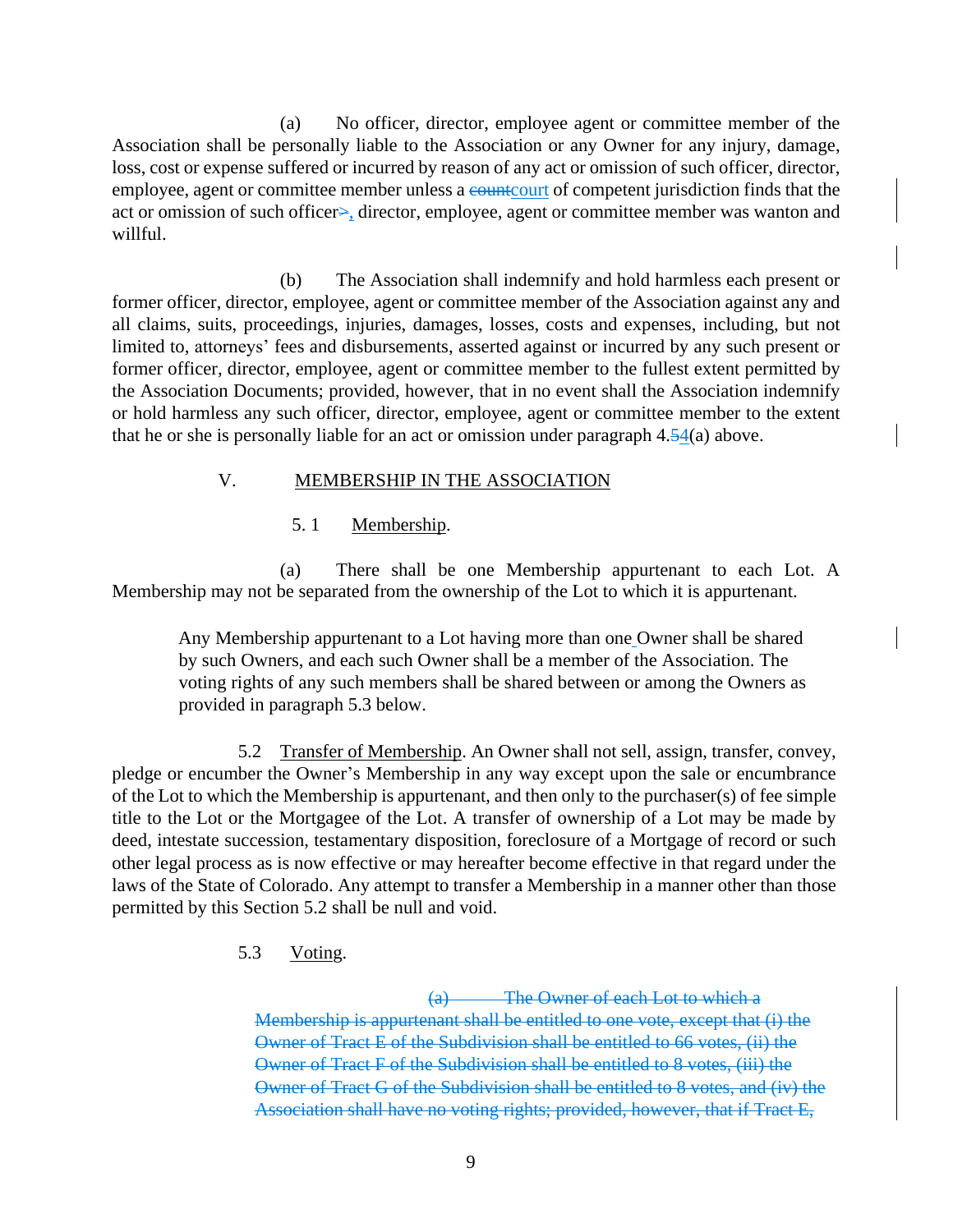Tract F or Tract G are further subdivided, then the votes attributable to each such Traci shall be allocated among the resulting Lots in such manner as the Owners of such Lots shall agree in writing, Upon entering into any such agreement allocating votes among such Lots, the Owners of such Lots shall promptly notify the Association of the agreed upon allocation.

### (a) The Owner of each Lot to which a Membership is appurtenant shall be entitled to one vote.

(b) Fractional voting shall not be allowed. If the Owners sharing a Membership cannot agree as to how to cast their vote(s) when they are required to cast their vote(s) on a particular matter, they shall lose their right to vote on such matter. If any Owner casts the vote(s) representing a certain Membership, it will thereafter be conclusively presumed for all purposes that the Owner was acting with the authority and consent of all other Owners with whom such Owner shares the Membership, unless objection to such vote is made to the chairperson of the meeting at the time the vote is cast. If contradictory votes are cast for any particular Membership, none of such votes shall be counted and all of such votes shall be deemed null and void.

(c) Notwithstanding anything to the contrary contained herein, Declarant shall have the exclusive right to appoint and remove all members of the Board of Directors of the Association until the date on which 95 percent of the Property (including any property that has been included pursuant to Article XIV below) has been sold to a Person or Persons other than Declarant Thereafter, Declarant shall have the exclusive right to appoint and remove two-thirds of the members of the Board of Directors (rounded upward to the nearest whole director) until such time as Declarant no longer owns any Lot within the Subdivision. Declarant may relinquish the exclusive rights afforded it pursuant to the two preceding sentences in the manner provided in Section 6.2 below. Any director(s) not appointed by Declarant pursuant to the exclusive rights afforded it by this paragraph and Section 6.2 belowAll directors shall be elected by the affirmative vote of a majority of the Owners present in person or by proxy at a meeting at which a quorum is present called for the purpose of electing directors., unless a director resigns (or is otherwise removed) prior to the conclusion of her/his term, in which case the Board of Directors shall, by a majority vote, appoint a replacement director who will then hold the position until the next annual meeting. Cumulative voting shall not be allowed in the election of members of the Board of Directors or for any other purpose.

(d) All meetings at which the Owners shall be presented with matters to vote on shall be called by the Board of Directors of the Association on not less than fifteen days' written notice to all Owners, which notice shall be delivered to each such Owner at the address of such Owner's property within the Subdivision, unless such Owner designates another address for such purpose by written notice to the Secretary of the Association.

5.4 Membership Rights and Obligations. Each Owner shall have the rights, duties and obligations set forth in the Association Documents.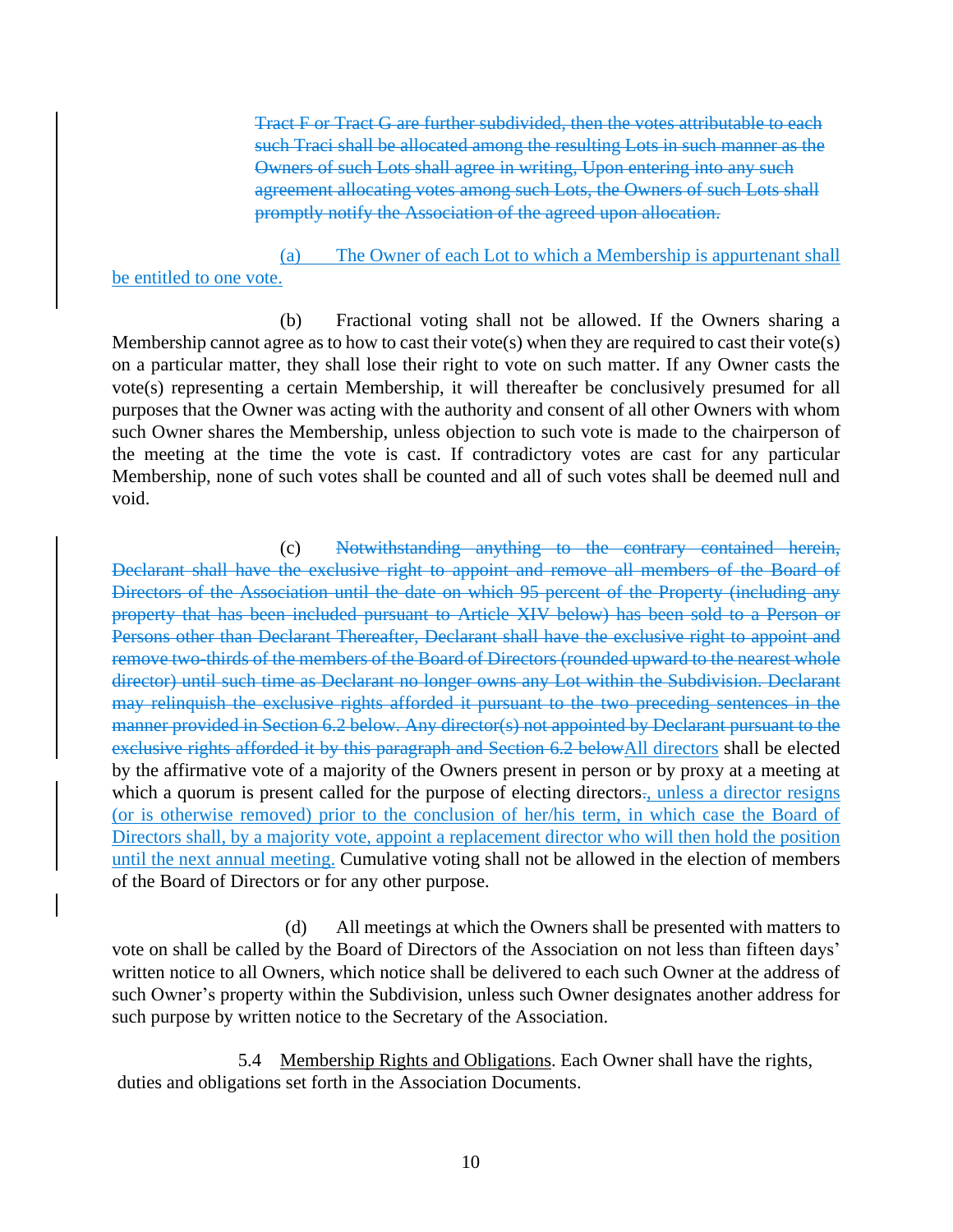#### VI. BOARD OF DIRECTORS OF THE ASSOCIATION

#### 6.1 Powers of the Board of Directors.

(a) Except as provided in this Declaration, the Articles and the Bylaws, or by law, the Board of Directors may act on behalf of the Association in all instances.

(b) The Board of Directors may not act on behalf of the Association to: (i) amend this Declaration; (ii) terminate the legal status of the Subdivision; (iii) elect members of the Board of Directors, other than to fill a vacancy for the unexpired portion of the term of a member of the Board of Directors as provided in the Articles and Bylawstemporary vacancy until the next annual meeting; or (iv) determine the qualifications, powers and duties, or terms of office, of members of the Board of Directors.

(c) The Board of Directors shall consist of at least three members, one of whom shall be designated as chairpersonpresident. The term of each director shall be as set forth in the Articles and Bylaws. A member of the Board of Directors may resign at any time by giving written notice to the Association, and such a resignation shall take effect upon receipt by the Association or such other date as is specified in such notice.

> (d) The Board of Directors shall appoint all members of the Review Boards and shall have the authority to remove or replace such members; of the Review Boards, with or without cause, upon a majority vote of the members of the Board of Directors; provided, however, that after the expiration of the Declarant Control Period (as defined in Section 6.2(b)) below, the members of. Any replacement member of a Review Board A shall be electedappointed by a majority vote of the Owners of Lots within Review Area A, and the members of Review Board B shall be elected by a majority vote of the Owners of Lots within Review Area B.

6.2 Declarant Control Period.

(a) Declarant shall have the exclusive right to appoint and remove all of the members of the Board of Directors of the Association during that portion of the Declarant Control Period (as such term is defined in paragraph (b) below) commencing on the date on shall serve until the next annual meeting at which Declarant forms the Association and ending onOwners will vote for a replacement to fill the date onseat, which 95 percent of the Property (including any property that has been added pursuant to Article XIV below) has been sold to a Person or Persons other than Declarant.

(b) Subject to the terms and conditions of paragraphs 6.2(a) above and 6.2(c) below, but notwithstanding anything else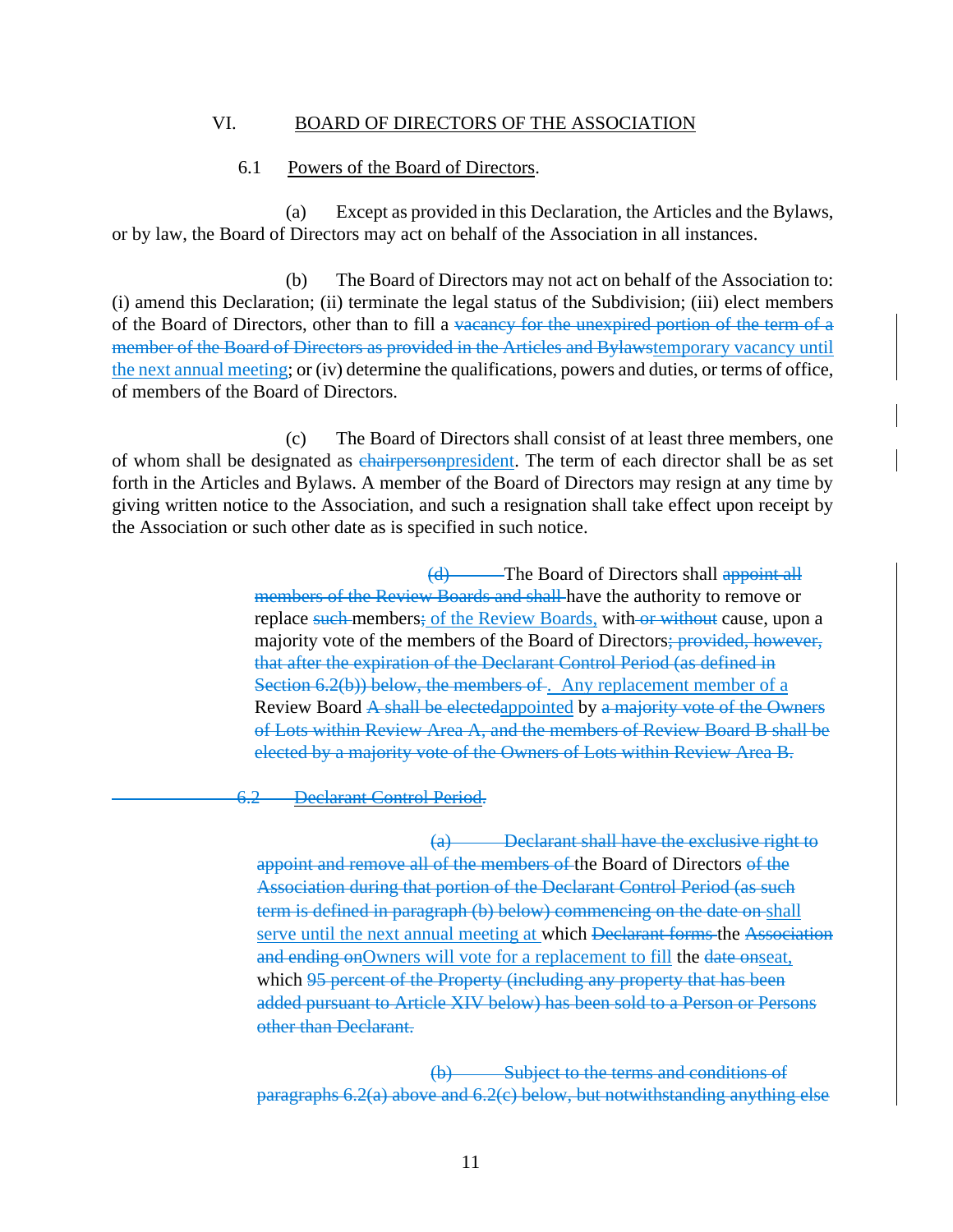to the contrary contained in this Declaration or in any other Association Document, Declarant shall have the exclusive right to appoint and remove two-thirds of the members of the Board of Directors of the Association during the Declarant Control Period. The term "Declarant Control Period" means the period commencing on the date on which Declarant forms the Association and ending on the date on which Declarant no longer owns any Lot.

(c) Declarant may voluntarily surrender its right to appoint and remove all members of the Board of Directors, or any of them, prior to the expiration of the Declarant Control Period, by giving written notice to the Association that Declarant relinquishes its right to appoint all members or my member of the Board of Directors, which notice shall be accompanied by the written resignation of that member or those members of the Board of Directors. In the event Declarant so relinquishes its right with respect to a member or all members of the Board of Directors, Declarant may require, for thereplacement will serve for remainder of the Declarant Control Period, that specific actions of the Association or the Board of Directors, as described in a recorded instrument executed by Declarant, be approved by the Declarant before they become effective.

(e)(d) Not later than ninety days after the expiration of the Declarant Control Period, the Owners shall elect a Board of Directors of at leastremoved member's three members pursuant to Section 6.1 above and the Articles and Bylaws-year term.

> (d) Notwithstanding anything to the contrary contained herein, Declarant may not authorize nor cause the Board of Directors of the Association to authorize the distribution or lending of any funds from the Association to Declarant or any entity controlled by Declarant.

(e) The Board of Directors shall have the authority to fill a temporary vacancy of a resigning or removed Director. Any replacement Director appointed by the Board of Directors shall serve until the next annual meeting at which the Owners will vote for any eligible candidate to fill the vacated seat, which replacement will serve for remainder of the resigning or removed Director's three-year term.

6.32 Removal of Members of the Board of Directors. Notwithstanding any provision of this Declaration or any other Association Document to the contrary, the Owners, by a vote of at least  $60$  percenta simple majority (50.001%) of the votes allocated to all Memberships represented in person or by proxy at any meeting at which a quorum is present, may remove any member of the Board of Directors, with or without cause, other than a member of the Board of Directors appointed by Declarant.

VII. ASSESSMENTS, COMMON EXPENSES BUDGETS AND LIENS

12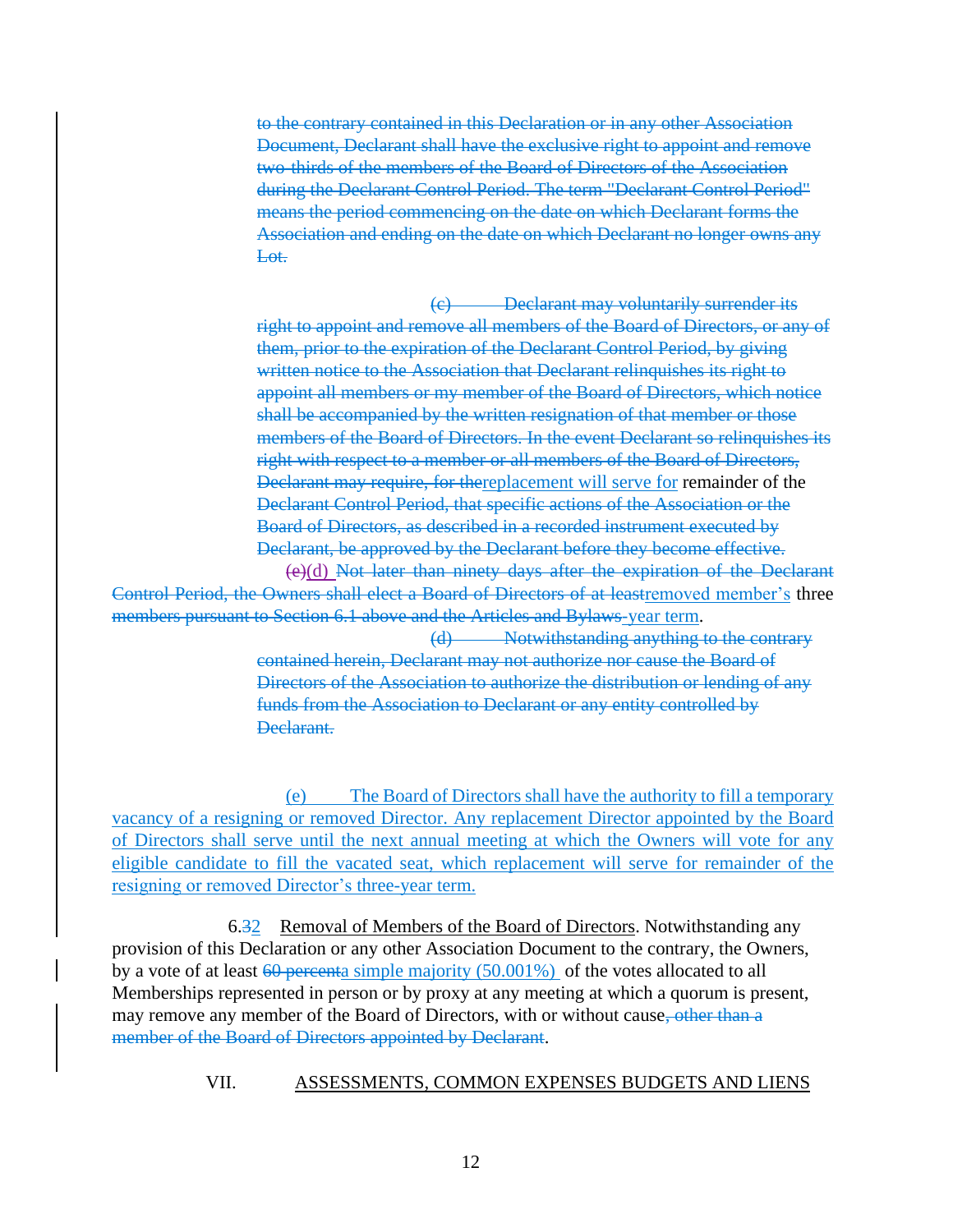### 7.1 Obligations for Assessments and Other Charges.

(a) Each Owner, by accepting a deed to a Lot (whether or not it shall be expressly stated in such deed), shall be deemed to have covenanted and agreed, to become a member in the Association and to pay to the Association all (i) Annual Assessments; (ii) Default Assessments; and (iii) other charges that the Association is required or permitted to levy or impose on such Owner or such Owner's Lot pursuant to this Declaration or any other Association Document; provided, however, that Lots owned by Declarant shall not be subject to Assessments..

 $\frac{a(0)}{b}$  No Owner shall be exempt from liability under this Section 7.1 by resigning from the Association, by waiving the use or enjoyment of any Common Element or by abandoning the Lot against which such Assessments are made.

 $(b)(c)$  Except as provided in this paragraph 7.1(c) and Section 17.4 below,), the obligation to pay to the Association any Assessment or other charges levied against any Lot shall be a joint and several obligation of the Owner of such Lot and such Owner's successors, assigns, heirs, devisees and personal representatives. A Person acquiring fee simple title to a Lot shall be jointly and severally liable with the former Owner of the Lot for all Assessments and other charges that had accrued and were payable when such Person acquired fee simple title to the Lot, for so long as such Person holds fee simple title to the Lot.

 $\left(\frac{c}{c}\right)$  Each Assessment or other charge, together with interest and penalties thereon and all costs and expenses incurred by the Association to collect such Assessment or other charge, including reasonable attorneys' fees and disbursements, may be recovered by a suit for a money judgment by the Association without foreclosing or waiving any Assessment Lien securing the same.

7.2 Purpose and Use of Assessments and Other Charges. The Assessments and other charges levied or imposed and collected by the Association under the Association Documents shall be used exclusively to pay Common Expenses, including allocations to reserves. The Association may invest any funds allocated to reserves in a prudent manner. Unless expressly required by the laws of the State of Colorado or an Association Document, the Association need not refund or credit to Owners any excess funds collected by the Association.

7.3 Allocation of Common Expenses. Except as otherwise set forth in this Declaration, all Common Expenses shall be allocated among all Lots that have been created pursuant to a Plat prior to the date on which the Common Expenses were incurred (excluding Lots owned by Declarant) in proportion to the number of votes such Lots are entitled to pursuant to Section 5.3 above. Thus, the formula for calculating the percentage of Common Expenses allocated to a Lot shall be:equally based on each Lot's voting rights (*i.e.*, 1:1 ratio).

 $\frac{1}{\sqrt{2\pi}}$ Total Number of votes that Lots created Number of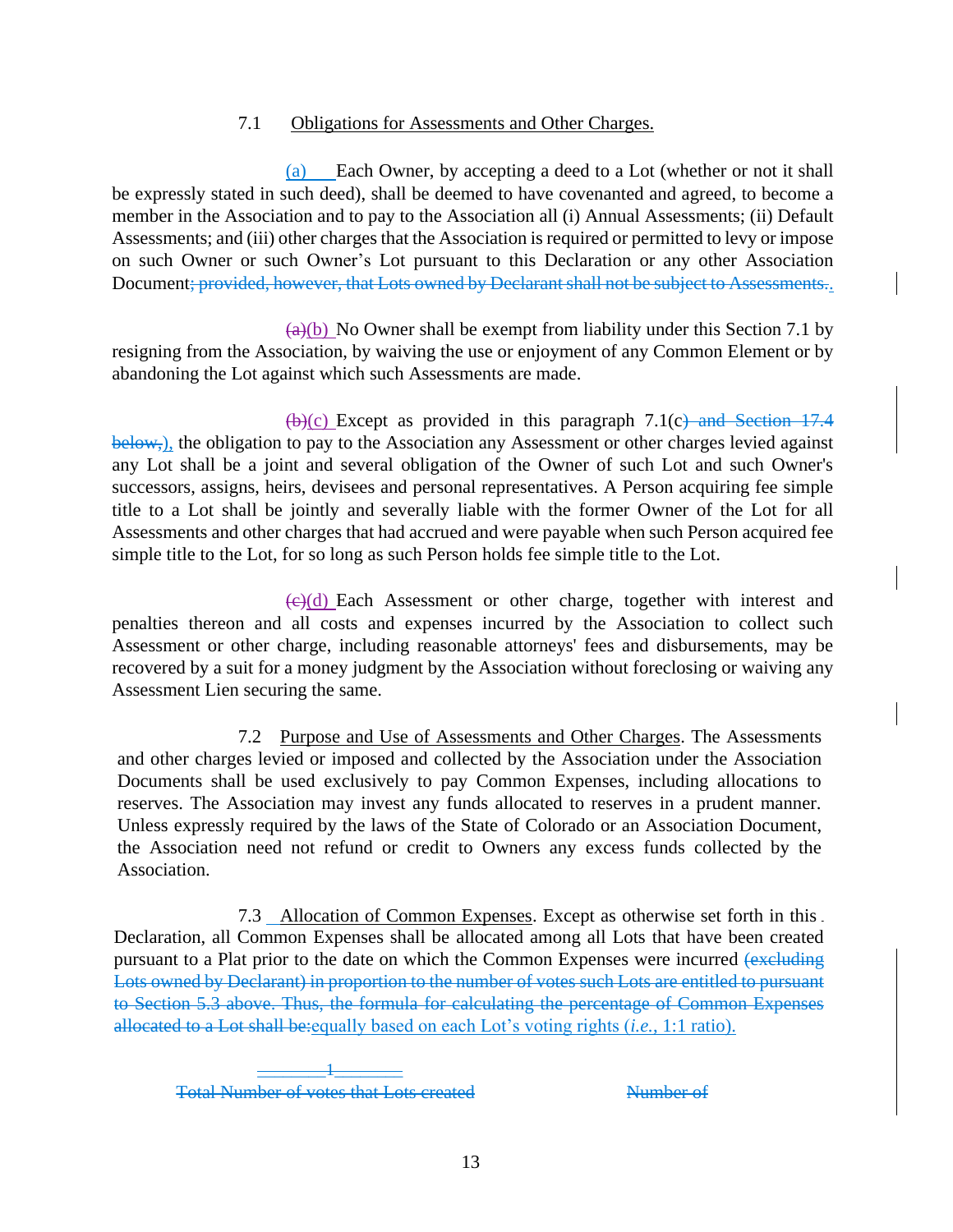prior to the date on which the votes to which Conu11011 Expenses were incurred such Lot is (excluding Lots owned by Declarant) are entitled

entitled

7.4 Budgets.

(a) Prior to the first levy of an Annual Assessment, and, thereafter,  $\Theta$ **n** or before October 1 ofat each calendar yearannual meeting of the Owners, the Owners, by a simple majority of the Owners at the annual (or any other) meeting at which quorum is present and the proposed annual budget is presented, will ratify the annual budget prepared by Board of Directors of the Association. Once ratified by the ownership, the Board of Directors of the Association shall adopt an annual budget for the Association for the following-calendar year.

(b) If the Board of Directors of the Association deems it necessary or advisable to amend an annual budget that it has adopted under paragraph 7.4(a) above, the Board of Directors may adopt an amendment to the annual budget.

7.5 Annual Assessments.

(a) After the Board of Directors adopts an annual budget pursuant to paragraph 7.4(a) above, the Association shall levy an Annual Assessment on each Lot (excluding Lots owned by Declarant) based on the budget and the allocation set forth in Section 7.3 above. Except as otherwise provided herein, the Owners shall pay the Annual Assessments levied against their respective Lots in such periodic installments as may be required by the Board of Directors.

(b) If the Board of Directors ratifies an amendment to the annual budget pursuant to paragraph 7.4(b) above, the amount of the Annual Assessment levied against each Lot shall be adjusted accordingly, as shall the amount of each Owner's periodic installments.

> $(a)$ If the Board of Directors fails to adopt an annual budget for any calendar year prior to January 1 of that calendar year, the Owners shall continue to pay periodic installments of the Annual Assessment to the Association at the rate payable during the prior calendar year until such time as the Board of Directors adopts a new annual budget for the thencurrent calendar year. Once the Board of Directors adopts a new annual budget, the

(c) Association shall levy on each Lot the Annual Assessment for the then-current calendar year and each Owner's periodic installments shall be adjusted as necessary to pay the new Annual Assessment in equal periodic installments over the remainder of such calendar year, giving the Owners credit for any installments that the Owners have previously paid to the Association during such calendar year.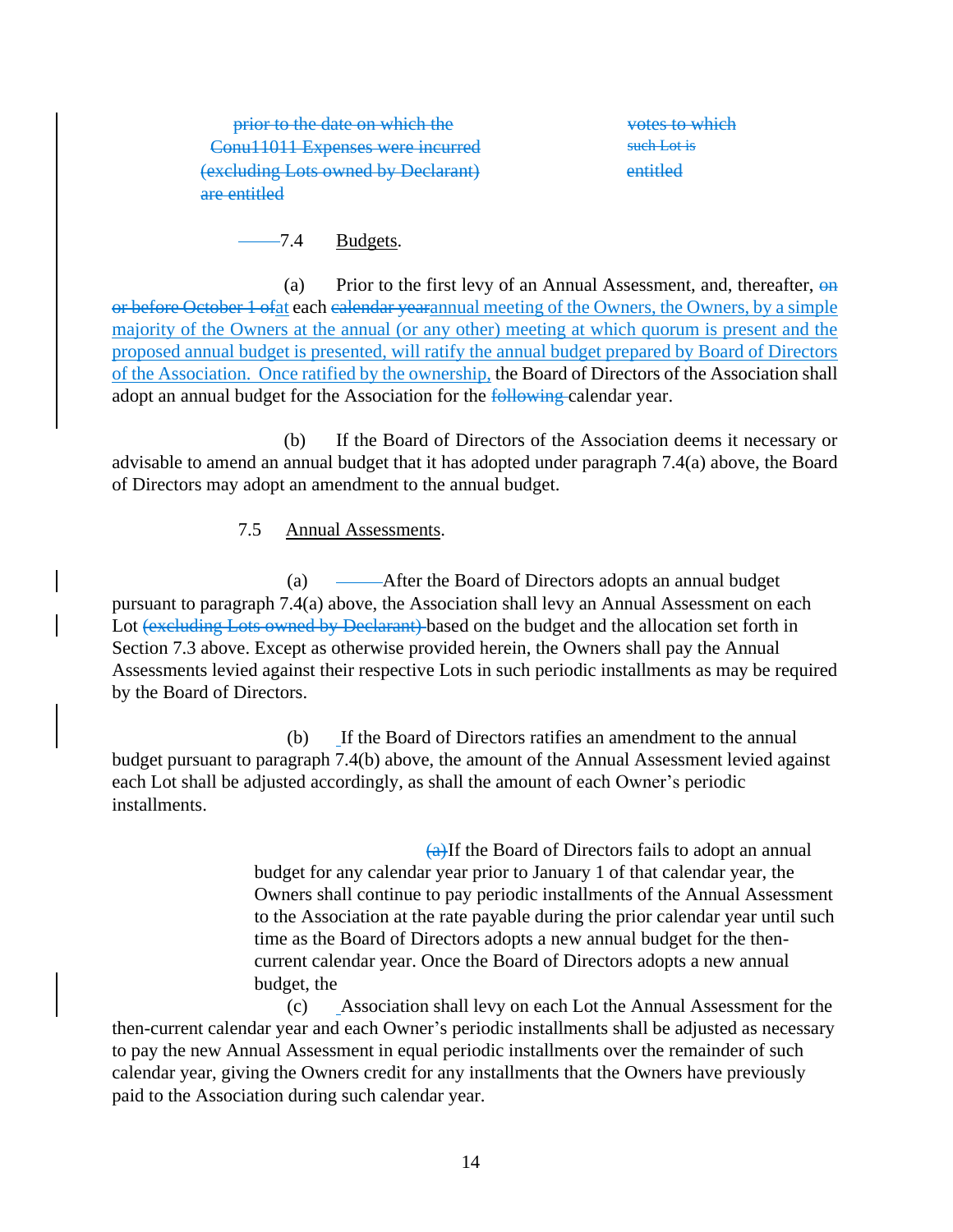(d) The failure of the Association to levy an Annual Assessment for any calendar year shall not be deemed a waiver, modification or release of the Owners' liability for Common Expenses.

#### 7.6 Default Assessments.

(a) Notwithstanding anything to the contrary contained herein, if any Common Expense is caused by (i) the negligence or misconduct of an Owner or an Owner's family member, employee, agent or guest, or (ii) a violation of any covenant, condition or restriction of an Association Document by an Owner or an Owner's family member, employee, agent or guest, the Association shall, if it deems necessary or advisable, levy an Assessment against such Owner's Lot for the amount of such Common Expense. In addition, the Association shall, if it deems necessary or advisable, impose a fine, penalty, fee or other charge upon an Owner for the violation of any covenant or condition of any Association Document by an Owner or an Owner's family member, employee, agent or guest. Any such Assessment levied by the Association, and each fine, penalty, fee or other charge imposed hereunder, are each referred to herein as a "Default Assessment."

(b) Default Assessments need not be shown on an annual budget, or on an amendment to an annual budget, adopted by the Board of Directors of the Association; provided, however, that with respect to any Default Assessment, or portion thereof, levied other than as a late charge, the Owner of the Lot against which the Association seeks to levy the Default Assessment shall be provided notice and an opportunity to be heard. Owners of Lots against which Default Assessments have been levied shall pay such Default Assessments when required by the Association.

#### 7.7 Assessment Lien.

(a) The Association shall have a lien on each Lot for any Assessment levied against that Lot or the Owner thereof and any interest, reasonable attorneys' fees and disbursements and costs of collection incurred by the Association in connection therewith. The Assessment Lien shall secure all of the foregoing obligations of an Owner from the time such obligations become due. If an Assessment is payable in installments, the Assessment Lien secures each installment from the time it becomes due, including the due date set by any valid acceleration of installment obligations by the Association.

(b) An Assessment Lien is prior to all other liens and encumbrances on

a Lot except:

- i. liens and encumbrances recorded prior to the recordation of this Declaration;
- ii. a Mortgage which is not subordinate to any other lien or encumbrance, except liens for taxes or other liens which are given priority by statute, and which was recorded before the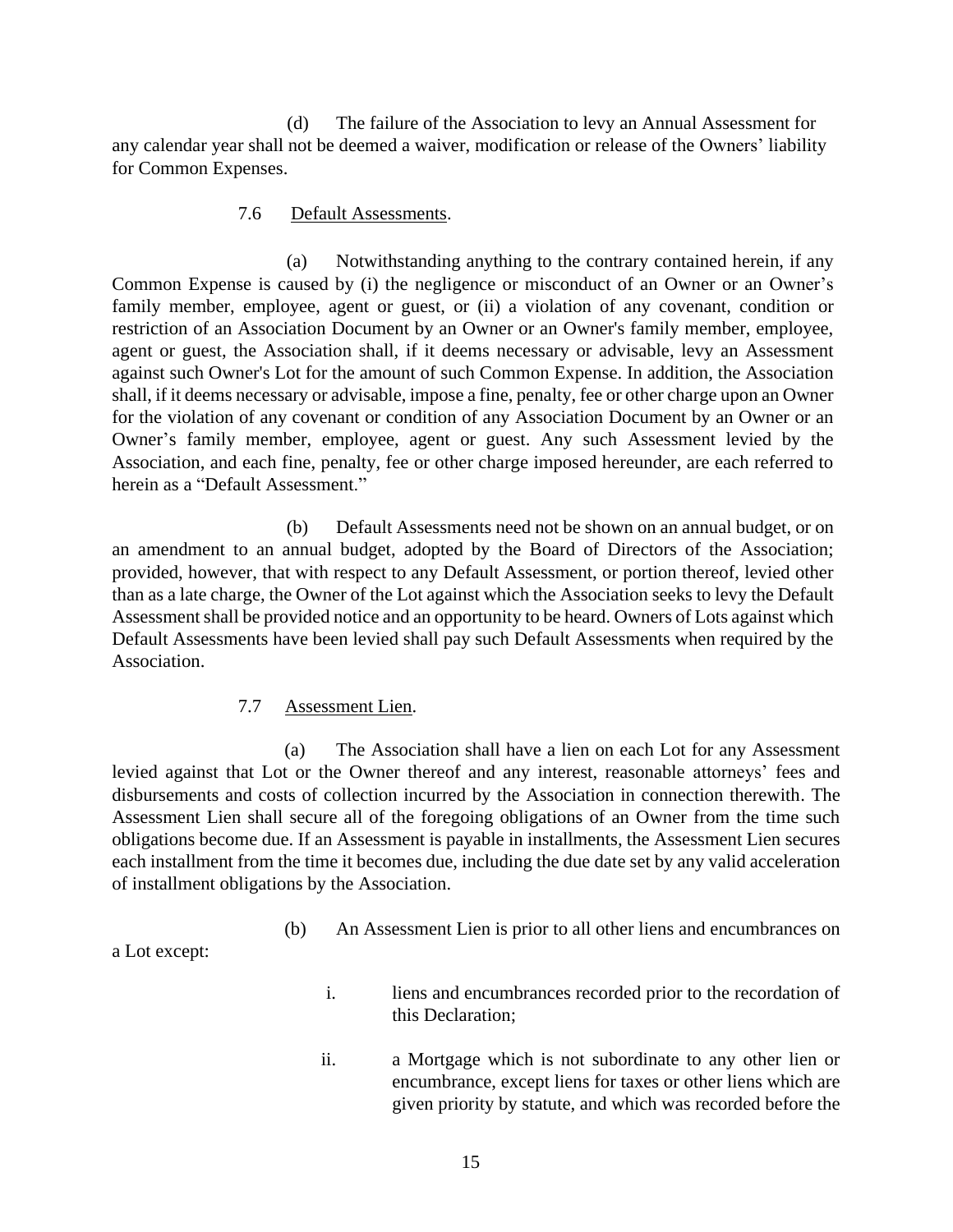date on which the Assessment sought to be enforced became delinquent (except to the extent the Assessment Lien is afforded super-priority under the Act); and

iii. liens for real estate taxes and other governmental assessments or charges against the Lot.

(c) If an Assessment Lien exists with respect to a Lot over which another association has or files a lien under Section 38-33.3-316 of the Act, and the Assessment Lien is prior in time to the lien of the other association, then the Assessment Lien has priority over the other association's lien notwithstanding anything to the contrary in Section 38-33.3-316(3) of the Act.

(d) The recording of this Declaration constitutes record notice and perfection of an Assessment Lien on each Lot. No further recordation of any claim of any Assessment Lien is required.

(e) An Assessment Lien is extinguished unless proceedings to enforce the Assessment Lien are instituted within ten years after the Assessment secured thereby becomes due.

(f) This Section 7.7 does not prohibit: (i) actions or suits to recover sums secured by an Assessment Lien, or (ii) the Association's taking of a deed in lieu of foreclosure.

(g) In any action by the Association to collect Assessments or to foreclose an Assessment Lien for unpaid Assessments, the court may appoint a receiver of the Owner to collect all sums alleged to be due from the Owner prior to or during the pendency of the action. A court may order the receiver to pay any sums held by the receiver to the Association during the pending of the action to the extent of the Association's Assessments.

(h) An Assessment Lien may be foreclosed in like manner as a mortgage

on real estate.

### 7.8 Estoppel Certificates; Notice to Mortgagees.

(a) The Association shall furnish to an Owner or such Owner's designee or to a Mortgagee or its designee, upon written request, delivered personally or by certified mail, first-class postage prepaid, return receipt requested, to the Association's Treasurer, a statement setting forth the amount of unpaid Assessments currently levied against such Owner's Lot. The statement shall be furnished within 14 calendar days after the Association's receipt of the request and shall be binding on the Association, the Board of Directors of the Association and every Owner. If no statement is furnished by the Association to the Owner, the Mortgagee or their designee, delivered personally or by certified mail, first-class postage prepaid, return receipt requested, following a written request meeting the requirements set forth above, then the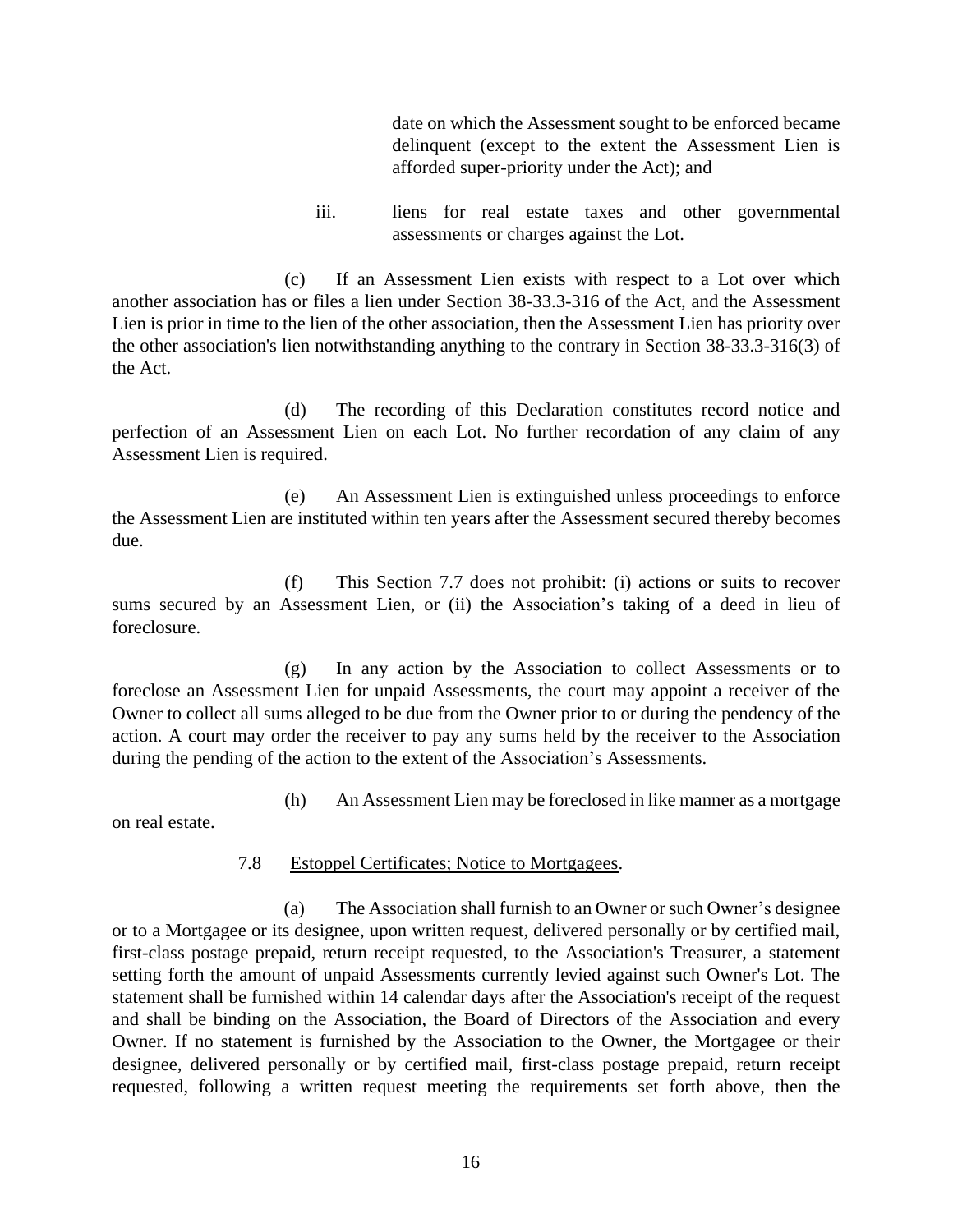Association shall have no right to assert an Assessment Lien upon the Lot for unpaid Assessments which were due as of the date of such request.

(b) The Association shall report to any Mortgagee any unpaid Assessments remaining unpaid for more than sixty days after the same shall have become due, if such Mortgagee first shall have delivered to the Association a written request for notice of unpaid Assessments. Any Mortgagee holding a lien on a Lot may pay any unpaid Assessment with respect to such Lot, together with any and all costs and expenses incurred with respect to the Assessment Lien securing such unpaid Assessment, and upon such payment, such Mortgagee shall have a lien on the Lot for the amounts paid with the same priority as a lien of the Mortgage held by such Mortgagee.

# 7.9 Limitation of Liability for Common Expense.

Notwithstanding anything to the contrary contained herein or in any other Association Document, the annual average Common Expense liability of each Lot restricted to residential purposes (as defined in the Act), exclusive of optional user fees and any insurance premiums paid by the Association, shall not exceed the amount specified from time to time in Section 38-33.3-116 of the Act as the maximum annual average common expense liability of each unit restricted to residential purposes. The amount specified in Section 38-33.3-116 of the Act as of the date hereof 1998 is \$400 per Lot. and is to be adjusted annually to account for inflation, as set forth in Section 38-33.3-116(3).

## VIII. MAINTENANCE OF COMMON ELEMENTS

Except as otherwise provided in this Declaration and subject to the provisions of Article XVI below, the Association, or its duly designated agent, shall maintain all Common Elements and the improvements and landscaping located thereon in good order and repair and otherwise manage and operate all Common Elements so that the Subdivision reflects a high level of pride of ownership. In this regard the Association may:

(a) construct, modify, add to, replace or renovate any improvements that are located on, or constitute a part of, any Common Element;

(b) plant and replace trees, shrubs and other vegetation on any Common

Element;

(c) place, maintain and replace signs upon any Common Element;

Common Elements;

(d) adopt and enforce Rules and Regulations regulating the use of

(e) impose and collect fees for the use of any Common Element; and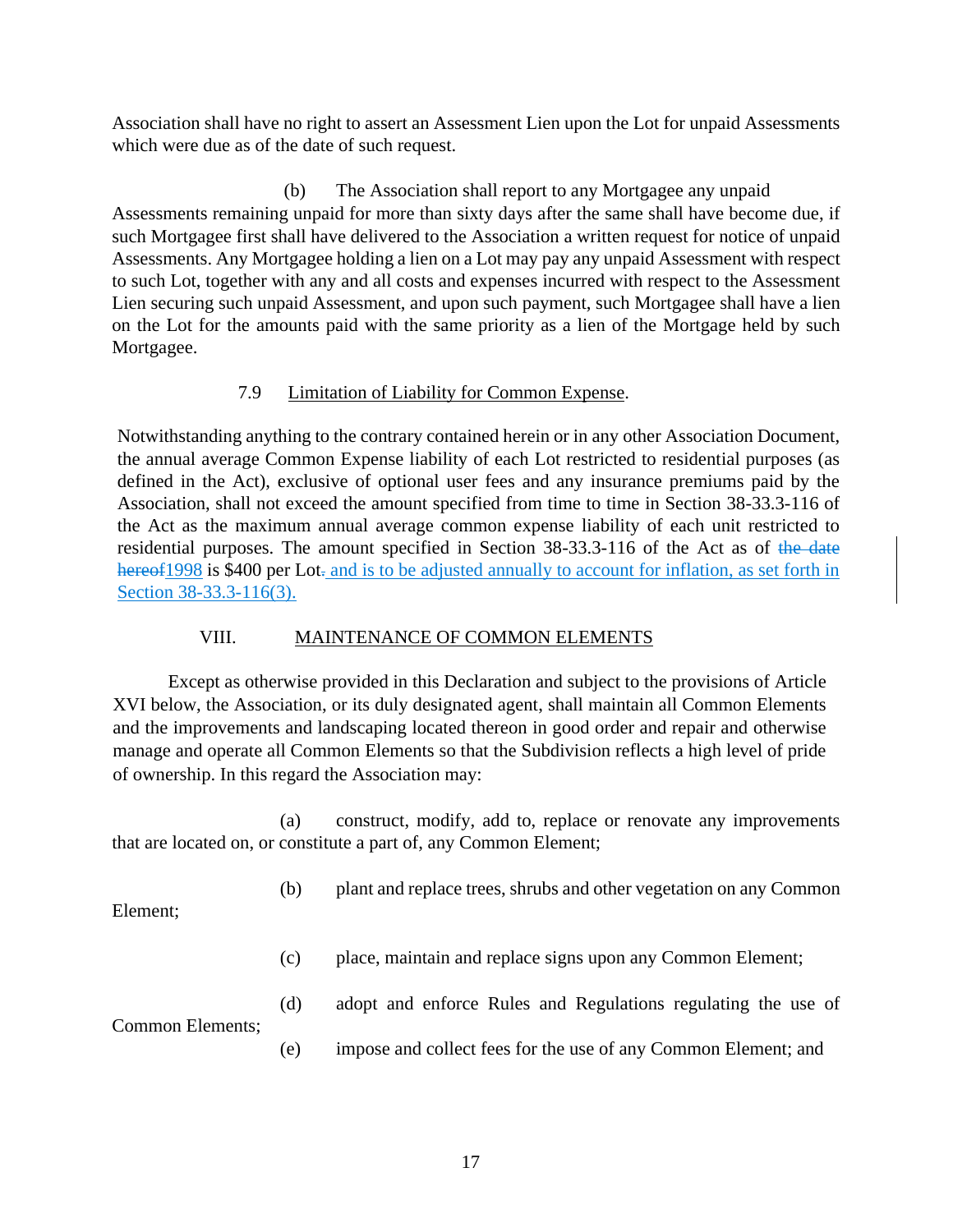(f) take any other actions that the Association deems necessary or advisable to (i) protect and maintain the Common Elements; (ii) preserve the beauty and value of the Subdivision; and (iii) fulfill the stated purposes of the Association.

### IX. REVIEW BOARDS

9.1 Purpose. Except as provided in Section 9.9 below, any Any and all exterior design, landscaping and uses of new development on and/or additions to any property within Review Area A as well as any changes or alterations thereto, shall be subject to review by and consent of Review Board A, and any and all exterior design, landscaping and uses of new development on and/or additions to any property within Review Area B, as well as any changes or alterations thereto, shall be subject to review by and consent of Review Board B. The goal of such review and consent shall be to create, maintain and improve the Property as a pleasant and desirable environment, establish and preserve a harmonious design for the community, and protect and enhance the value of the Property.

9.2 Appointment of Members. The Association shall establish the Review Boards consisting of a minimum of three members each. Each member of the Review Boards shall be appointed elected by the Owners, and any such member may be removed, at any time but only for cause, by the Board of Directors of the Association, and any such member luay be removed, with or without cause, at any tirne, by the Board of Directors of the Associati.on by giving written notice to such member, provided, however, that after the expiration of the Declarant Control Period (as defmed in Section 6.2(b) below), the mnembers of Revieihl Board A shall be elected by a majority vote of the Owners of Lots within Review Area A, and. In like manner to the Board of Directors, the members of the Review Boards shall serve three-year staggered terms. Owners shall be entitled to vote in the election of any Review Board B shall be elected by a majority votemember, regardless of the Ownersportion of Review Area Bthe Property in which said owner resides.

## 9.3 Authority of Review Board.

(a) Except as provided in Section 9.9 below and subject Subject to the provisions of Article XVI below and the Board of Directors' approval, Review Board A and Review Board B shall each establish and have the authority to amend and modify rules, regulations and design guidelines (the "Design Guidelines") governing the design and construction of, as well as improvements to, all structures, landscaping, recreational facilities, exterior lighting, signage and general improvements proposed within Review Area A and Review Area B, respectively. Any and all such Design Guidelines, together with any amendments or modifications thereto, shall be approved by Declarant for so long as Declarant continues to own any portion of the Property,

(b) Except as provided in Section 9.9 below, theThe following, among other things, shall require prior written approval of the Review Board: grading and other site preparation; landscaping (including, without limitation, tree cutting and clearing); building construction; sign design and erection; exterior changes to property or improvements;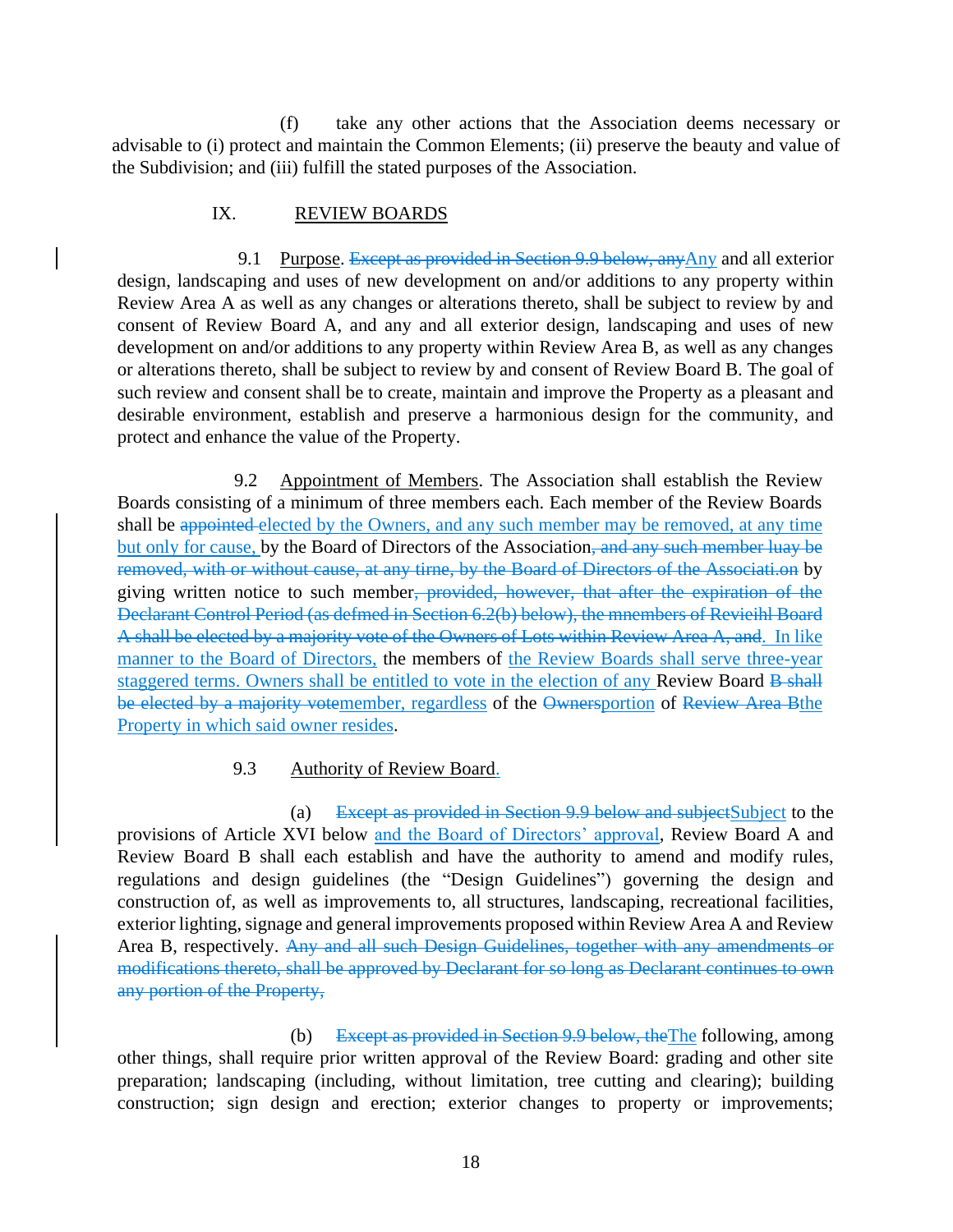modification, alteration or enlargement of any existing structure; paving and driveways; fencing; exterior lighting; location and maintenance of all structures and improvements; and changes to the permitted use of any property within the Property. In exercising its authority to modify or reject any project proposal, the Review Board may, when warranted, consider whether such proposal would cause an unacceptable disturbance of views for other sites or adjacent structures, but such consideration shall weigh heavily the right of each Owner to use and develop his or her property in keeping with the standards set forth in this Declaration. The approval of the Review Board shall not be required for alterations or remodeling which are completely within a building or structure, do not change the exterior appearance thereof and are not visible from the outside of the structure.

(c) The Review Boards shall have sole and exclusive power to enforce compliance with their respective Design Regulations, and in that regard, shall have the authority to levy and collect fines (including incremental fines for repeat offenders), sue for damages or injunctive relief, foreclose the Assessment Lien or exercise any other enforcement power conferred upon the Association by this Declaration. Notwithstanding anything to the contrary contained herein or in any other Association Document, no Owner shall have the right to enforce or seek enforcement of the covenants, conditions or restrictions contained herein or the Design Guidelines, Rules and Regulations or any other Association Documents.

(d) The Review Boards will, at the request of the Board of Directors, report to the Board of Directors and inform them of any decision by the Review Boards regarding new construction, landscaping plans, remodeling plans, and/or landscaping changes. The Review Boards shall likewise, at the request of the Board of Directors, keep the Board of Directors abreast of the progress of any project currently under Review Board supervision.

9.4 Decisions of Review Board. Actions taken by the Review Board shall not be arbitrary or capricious, and shall be presumed to be enforceable in accordance with their terms. Decisions of the Review Board shall be conclusive and binding on all interested parties,. Any challenge to a decision of the Review Board must be filed in a court of competent jurisdiction within thirty days of receipt of notice of such decision by the affected party or parties.

9.5 Inspection of Projects. The Review Board or its designated representatives may monitor any approved project within the Property to ensure that the construction or work on such project complies with any and all approved plans, construction procedures, applicable Rules and Regulations and applicable law. The Review Board or its designated representatives may enter upon any property within the Property at any reasonable time or times to inspect the progress, work or completion of any project. The Review Board may withdraw its approval of any project and require all activity at such project to be stopped if deviations from the approved plan, construction practices, applicable Rules and Regulations or applicable law are not corrected or reconciled within ten days after written notification to the Owner of the subject property specifying such deviations, or within such lesser period of time as is specified by the Review Board in such notice to the owner. The Review Board shall have the authority to levy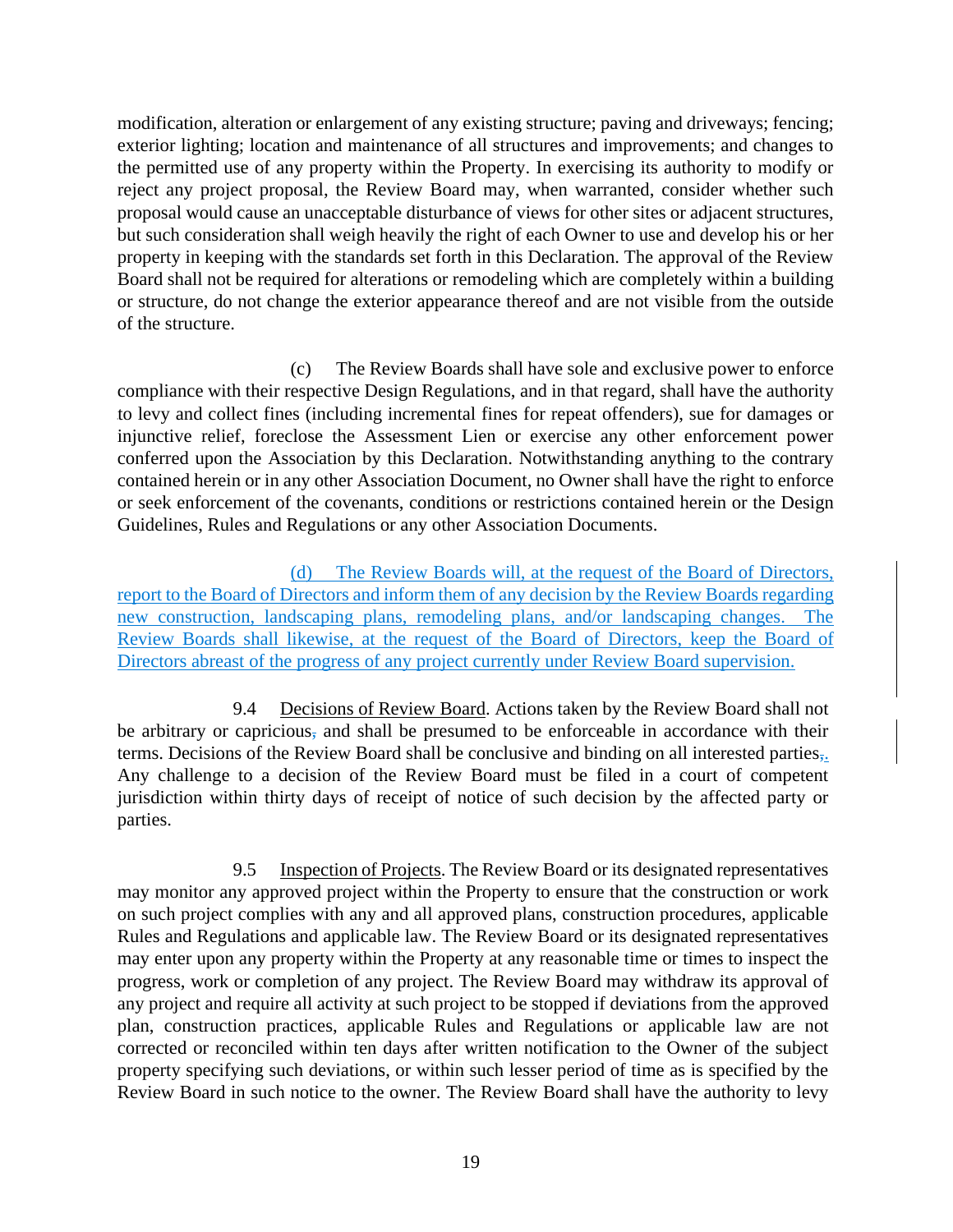and collect Default Assessments for such deviations, including, without limitation, incremental monetary fines for the occurrence of repeated violations.

9.6 Notice. Any material to be submitted or notice to be given to the Review Board shall be submitted at the offices of the Association in the Town of Breckenridge. The current address of such office is 137 South Main Street, P.O. Box 7, Breckenridge, Colorado 80424.Association's then current property management company and if no such company shall exist, then to the address directed by the Association.

9.7 Fees. The Review Board may establish a reasonable processing and review fee tied to an objective, measurable standard to defer its costs in considering any requests for approvals submitted to it, which fee shall be paid at the time the request for approval is submitted.

9.8 Review Board Not Liable. Neither Declarant, the The Review Board, nor any of theirits respective officers, directors, employees, members or agents shall be responsible or liable for any defects in any plans or specifications which are submitted, revised or approved pursuant to this Article IX, nor for any defects in construction pursuant to such plans and specifications, nor for any loss, damage or injury arising out of or in any way connected with the performance of the duties of the Review Board, unless due to the willful misconduct or conscious bad faith of the party to be held liable. In reviewing any matter, the Review Board shall not be responsible for reviewing, nor shall its approval of any project be deemed approval of, the project from the standpoint of safety, whether structural or otherwise. Approval of plans and specifications pursuant to this Article IX shall not relieve any Owner of said Owner's responsibility to comply with any and all applicable governmental laws or regulations.

9.9 Entrance Signage. Notwithstanding anything to the contrary contained in this Declaration, <del>Declarant</del> the Association reserves to itself and its successors and assigns, the right to construct, install, operate, maintain, repair, remove, replace and reconstruct one or more signs of such types, number, design, materials, colors, sizes and contents as Declarant, i.ts successors and assigns, the Association may from time to time desire (subject to the Breckenridge Sign Code) on, over, under and through the portions of Tract A and Lot 11 of Shock Hill Subdivision designated on the Plat as a "Public Trail Signage and Bridge Easement" (the "Sign Easement Areas"), and such signs shall not be subject to the authority or control of the Review Board or the Association> or any of the provisions of this Declaration or the Association Documents."). No other Person shall install any signs of any kind within the Sign Easement Areas without the prior written consent of Declarant, the Association.

## X. LIMITATION AND RESTRICTIONS ON BUILDING IMPROVEMENTS

10.1 Permitted Improvements–Single-Family Residential Lots. No Single-Family Residential Lot may contain any building improvements except: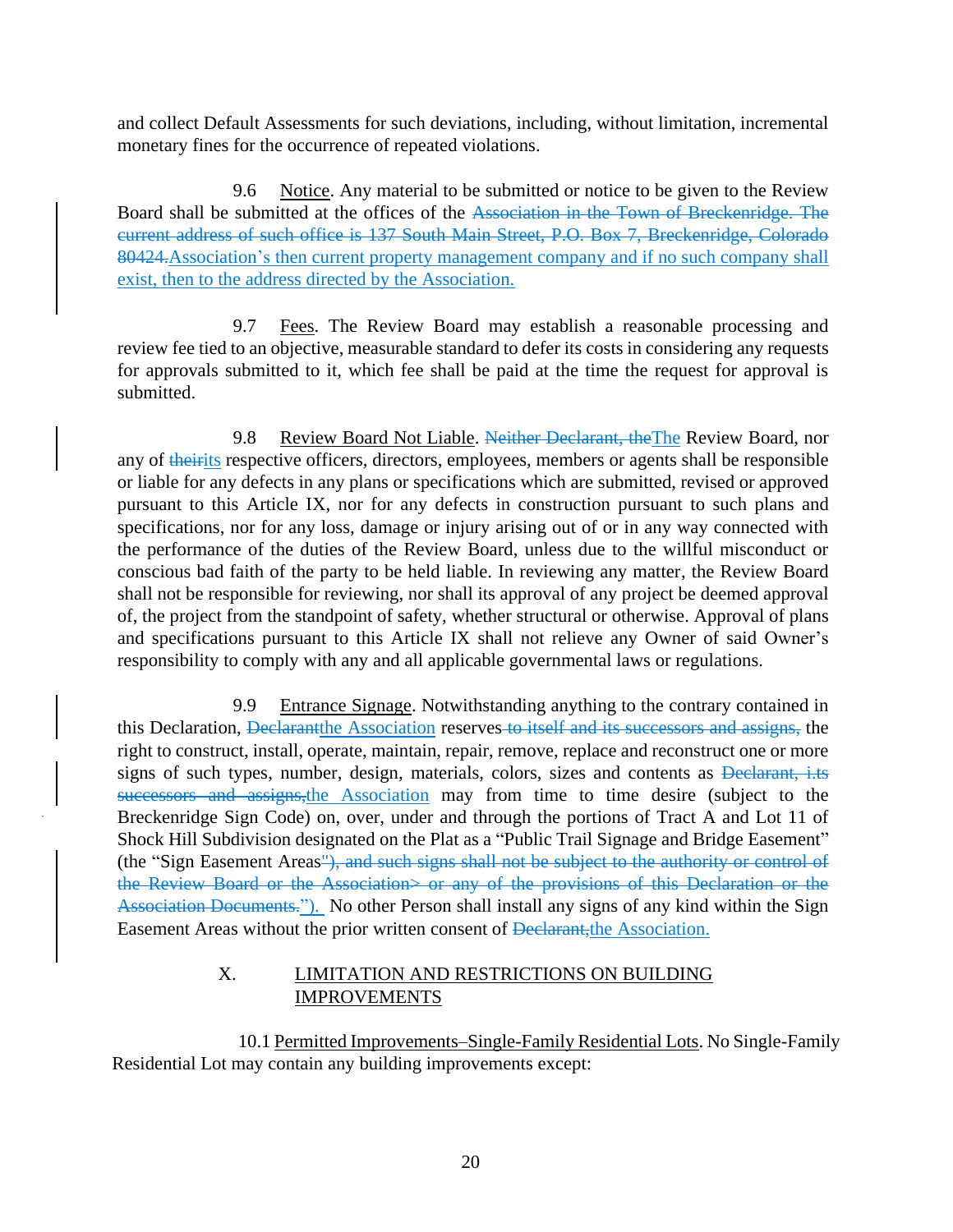(a) One Single-Family Structure together with one garage of a size sufficient to enclose a minimum of two automobiles per garage, but no more than three automobiles per garage, unless the Review Board consents in writing to the design of a larger garage; or

(b) One Single-Family Structure and one Accessory Apartment together with up to two garages, of which one garage may be of a size sufficient to enclose a minimum of two automobiles, but no more than three automobiles, and one garage, of a size sufficient to enclose no more than one automobile, unless the Review Board consents in writing to the design of a smaller or larger garage; and

(c) Such enclosed service areas for garbage, trash, utilities and other maintenance facilities as may be approved in writing by the Review Board; and

(d) Such fences, walls, driveways and parking areas as may be approved in writing by the Review Board; and

(e) Landscaping improvements approved in writing by the Review Board; and

(f) Swimming pools, hot tubs, solar devices and greenhouses approved in writing by the Review Board.

10.2 Permitted Improvements–Multi-Family Residential Lots. No Multi-Family Residential Lots may contain any building improvements except:

 $(a)$  — One or more structures made up of apartments, townhomes, condominiums, or duplexes or tri- or four-plexes containing up to the number of SFEs permitted by the Master Plan. and the number of parking spaces required by the Review Board and Town ordinances; or

(a) One or more structures for a Bed and Brealcfast operation containing up to the number of SFEs permitted by the Master Plan and the number of parking spaces required by the Review Board and the Development CodeTown ordinances; and

(b) Such enclosed service areas for garbage, trash, utilities and other maintenance facilities as may be approved in writing by the Review Board; and

(c) Such fences, walls, driveways and parking areas as may be approved in writing by the Review Board; and

(d) Landscaping improvements approved in writing by the Review Board; and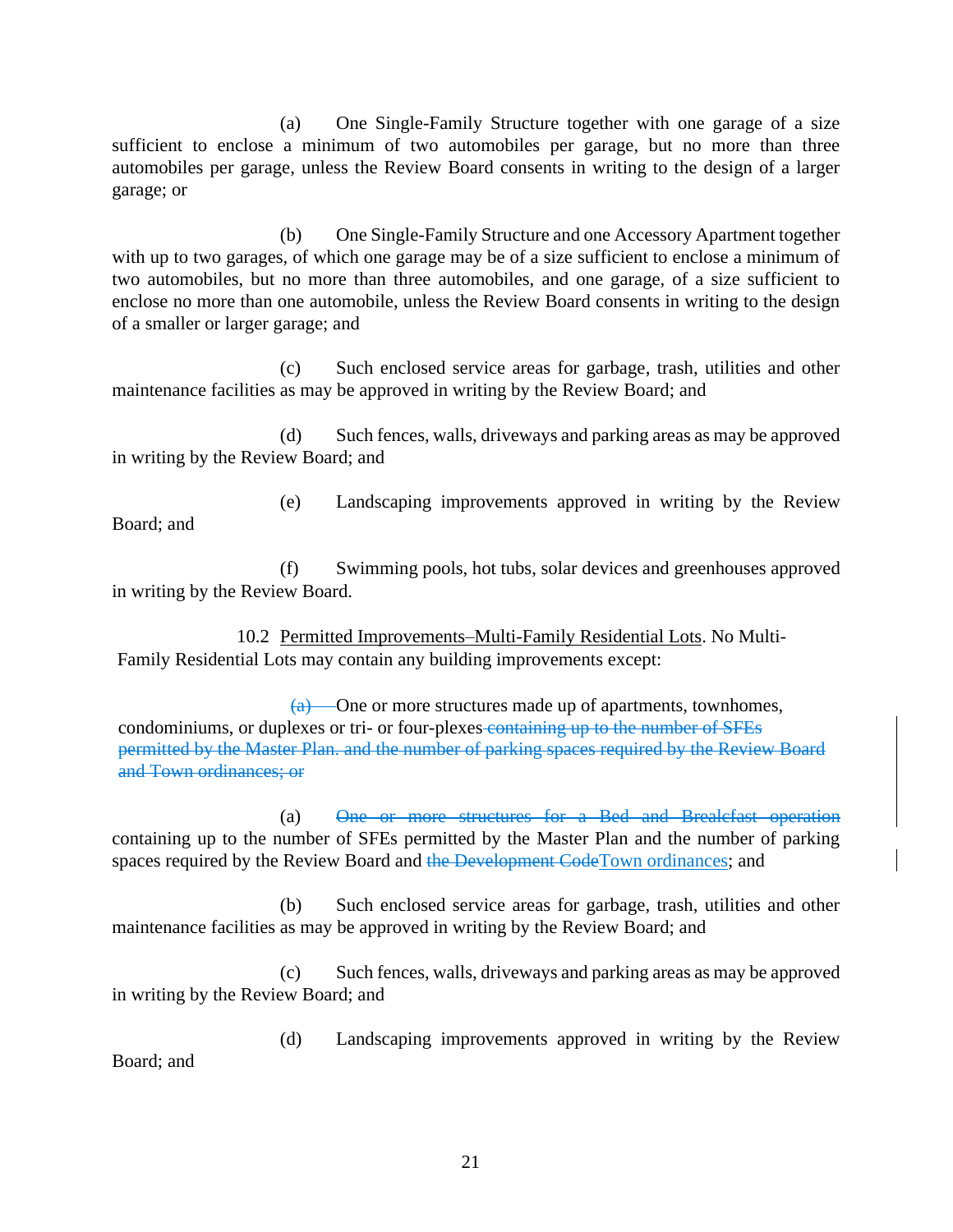(e) Swimming pools, hot tubs, solar devices, outbuildings and greenhouses approved in writing by the Review Board.

10.3 Chalet House Operations Not Permitted. Notwithstanding anything to the contrary contained herein, Chalet House operations or any other similar form of lodging are expressly prohibited on any Lots designated for SFR, CSF, Duplex, MFR or THM use in the **Master PlanLot.** 

10.4 Permitted Improvements—Open Space. Any portions of the Property that are Private Open Space may be used for picnic areas and shelters, playing fields, playgrounds, landscape improvements, pools, streams, ponds, street lighting, project identification signage, use-control signage, drainage systems, pedestrian easements, access and trail easements and underground utilities or other similar uses approved by the Town of Breckenridge and the Board of Directors, subject to the provisions of Article XVIIXVI below.

10.5 Prohibited Improvements. No structures or buildings of a temporary character (except a sales facility or construction trailer for Declarant<sup>t-</sup>s use in selling or developing Lots within the Subdivision),, nor any mobile home, house trailer, tent, shack, or other such structure shall be placed or used within the Property, either temporarily or permanently, without prior written approval of the Review Board, which approval may be withheld in the Review Board's sole discretion. Notwithstanding the preceding sentence, necessary appurtenances, modest construction trailers and structures of a temporary nature may be used without the Review Board's approval during the period of performance of construction of any improvement for which necessary government permits and Review Board approval have been obtained, provided that (a) the Review Board shall approve the location and appearance of such appurtenances, trailers or structures, (b) no overnight occupancy shall be permitted in any such appurtenance, trailer or structure, and (c) such appurtenances, trailers or structure shall be removed from the Property on the earlier of (i) the date that is twelve months after the initial use thereof andor (ii) the date of substantial completion of said improvement.

10.6 Location of Dwellings and Setbacks. Location of dwellings will be in accordance with the Design Guidelines and the Development Code and, if applicable, within the building envelopes shown on the Plat, the Design Guidelines or other documents approved by the Board of Directors.

10.7 Review Board Approval Required. Each Owner agrees that he or she will not apply to the Town of Breckenridge or any other governmental authority for permission to construct building improvements on such Owner's property without the prior express written authorization of the Review Board. Any application to the Town of Breckenridge for a building permit must be for a structure as approved by the Review Board. It shall be an objective of the Review Board to prevent the making of improvements which will materially impair the aesthetic and monetary values of the Property. In reviewing proposed projects, the Review Board will consider, among other things, the following factors: (a) the suitability of the improvements and the materials of which they are to be constructed; (b) the quality of all materials to be utilized in any proposed improvement; (c) the effect of any proposed improvement on adjacent or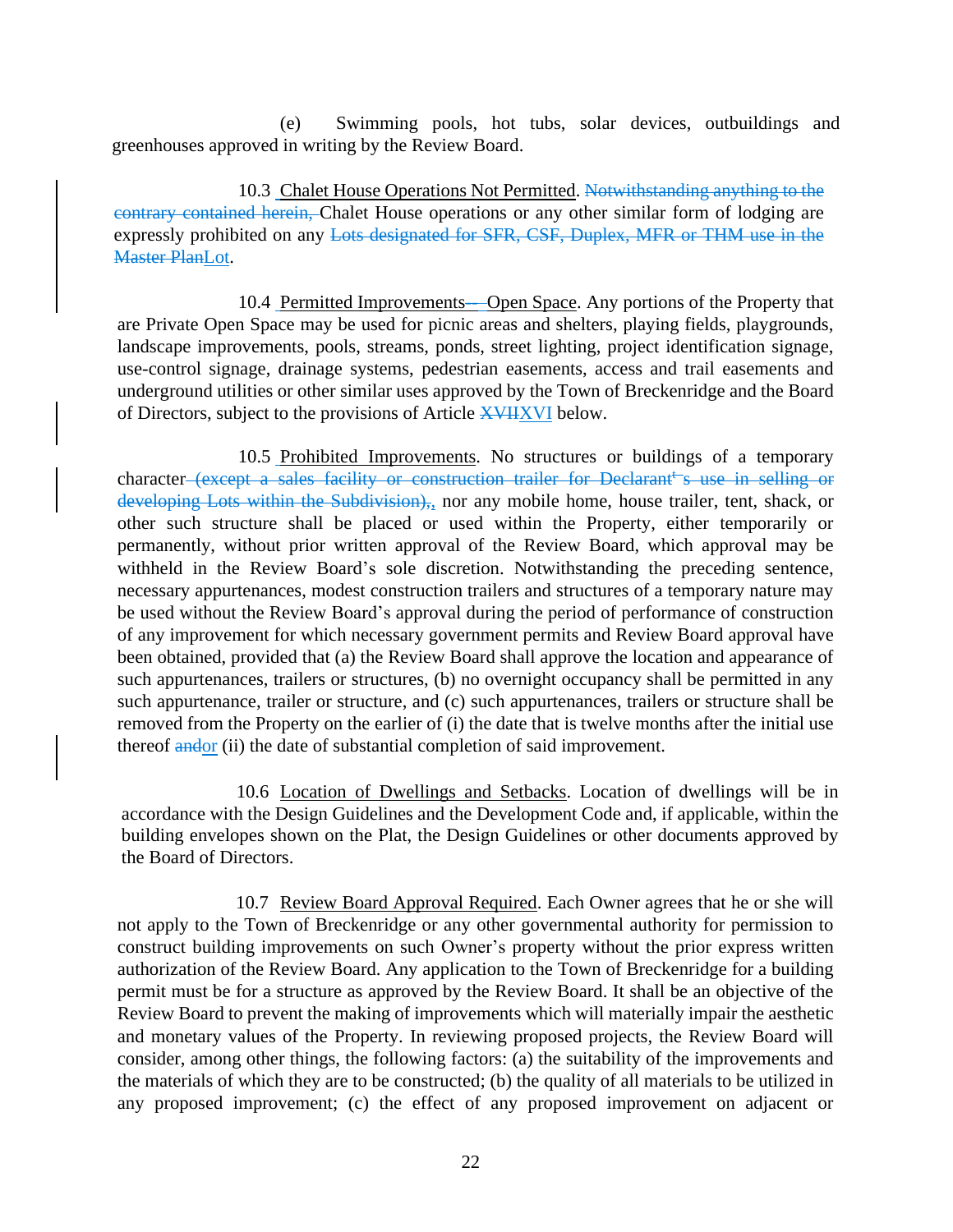neighboring property, provided that each Owner of property within the Property is entitled to use and develop his or her property in accordance with the standards set forth herein and the Design Guidelines; (d) the location and character and method of utilization of all utility services; (e) the impact of any proposed improvement upon the natural surroundings; and (f) the timely and orderly completion of all such improvements.

10.8 Town Approval Required. No modification or other improvement to a Lot or dwelling unit that requires the approval of the Town of Breckenridge under the Development Code of the Town of Breckenridge or other applicable law, rule or ordinance shall be made or built until such approval has been obtained.

10.9 Square Footage Requirements. The Review Board may establish minimum and maximum square footage requirements with respect to Single-Family Structures, Accessory Apartments and living space to be contained within dwelling units constructed within Multi-Family Residential Lots.

10.10 Property to be Maintained. Except as otherwise provided herein, each Lot and all other portions of the including all improvements within the Property, shall be kept and maintained by the Owner(s) thereof in a clean, safe, attractive and sightly condition and in good repair.

10.11 No Illegal, Noxious or Offensive Activity. No illegal, noxious or offensive activity shall be carried on upon any portion of the Property nor shall anything be done or placed on any Property which is or may become a nuisance or cause any significant embarrassment, disturbance or annoyance to others.

10.12 No Hazardous Activities. No activities shall be conducted on any portion of the Property and no improvements may be constructed on any portion of the Property which are or might be unsafe or hazardous to any person or Property; provided, however, that construction activities that comply with Anicle XVIIArticle XVI below and for which all applicable permits and Review Board approval have been obtained and which are conducted in accordance with industry standards shall not violate this Section. Without limiting the generality of the foregoing, (a) no firearms shall be discharged upon any portion of the Property, and (b) no open fires shall be lighted or permitted on the Property except in a contained barbecue unit while attended and in use for cooking purposes or within a safe and well-designed interior fireplace (except (i) controlled picnic fires in Open Space which may be designated for such use by the Association and (ii) attended fires authorized in writing by the Association and required for clearing or maintenance of land).

## 10.13 Restriction on Further Subdivision: Combining Lots.

(a) No Lot (other than Multi-Family Residential Lots or Lots designated for CSF use in the Master Plan) shall be further subdivided or separated into smaller lots by any Owner, and no portion less than all of any Lot, nor any easement or other interest therein, shall be conveyed or transferred by any Owner without the prior written approval of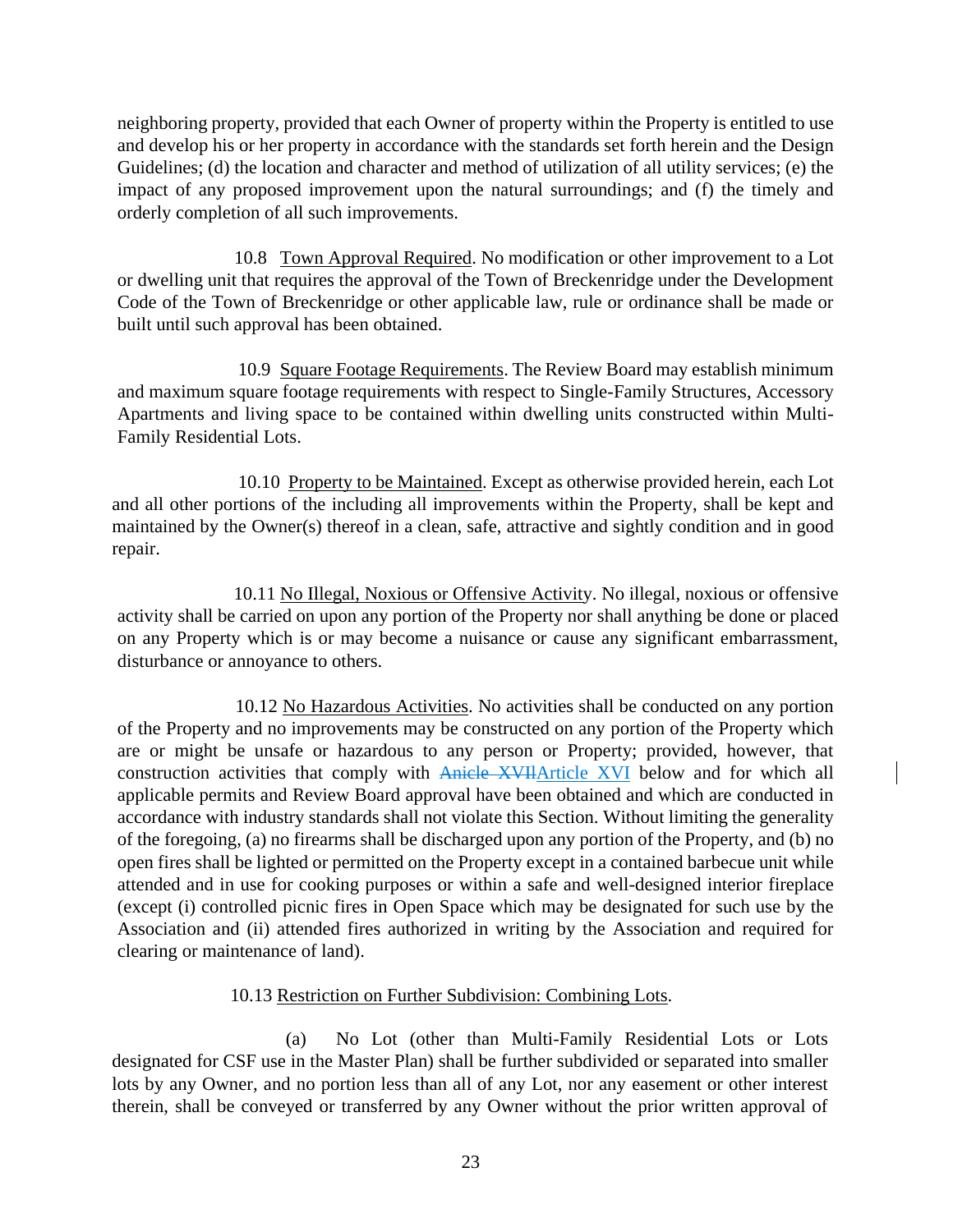Declarantthe Association, which approval may be withheld in Declarant!sthe Board of Directors' sole discretion. Multi-Family Residential Lots may be subdivided into separate Lots, duplex, condominium or townhouse units without the prior written approval of Declarantthe Board of Directors, on the conditions that (i) such subdivision does not cause the Lot to exceed the density allocated to that Lot under the Master Plan and the recorded subdivision plat creating that Lot, (ii) the Owner of the Lot obtains the prior written approval of the Review Board, and (iii) such subdivision fully complies with such approval of the Review Board and with all applicable restrictions and code provisions of the Town of Breckenridge. This provision shall not; in any way, limit Declarant from subdividing any land reserved for future development or any other land owned by Declarant in accordance with the provisions of the Master Plan.

(b) With the approval of the Review Board and any controlling government entity, any Owner of two or more adjacent Lots, which Lots share one or more lot lines, may resubdivide said Lots for the purpose of adjusting the size of the resulting lot or lots; provided, however, that the Review Board shall have the authority to modify or supplement the covenants, conditions and restrictions applicable to such resulting lots and to condition its approval on the Owner's agreement to be bound thereby, and the Review Board may withhold its approval of any such resubdivision which the Review Board determines, in its sole discretion, is inconsistent with the intent of the Master Plan or the original design philosophy of the Subdivision. In no event, however, shall the Review Board approve any subdivision of Lots pursuant to the preceding sentence if such subdivision would increase the number of Lots within the property to be subdivided. Any Owner desiring to resubdivide Lots pursuant to this Section shall fully comply with all applicable ordinances and regulations of the Town of Breckenridge and shall prepare, execute and record in Summit County, Colorado: (i) an appropriate amendment to the Plat conforming to all requirements of the Development Code and containing the consent of the Review Board and of the holders of any mortgages or deeds of trust encumbering the affected Lots and (ii) any instruments necessary to subject the resubdivided Lots to any modified or supplemental covenants, conditions and restrictions required by the Review Board as a condition of its approval. All expenses associated with the resubdivision (including, without limitation, the costs of preparing the subdivision plat, costs incurred in connection with any modification or supplementation of the covenants, conditions and restrictions applicable to the resubdivided lots, attorneys' fees incurred by the Review Board, and recording and filing fees) shall be the responsibility of and paid by the Owner desiring such resubdivision.

10.14 Sewage Disposal Systems. No cesspools or septic tanks shall be permitted on any portion of the Property without the prior written approval of the Review Board.

10.15 Fences. All fences, walls or other barriers on any Lot, as limited by the Design Guidelines, may be erected only upon prior written approval of the Review Board.

10.16 Paved Areas and Driveway Construction. Private driveways and parking areas within the Property must be paved in accordance with the Design Guidelines. Materials used to create special paving patterns are subject to Review Board approval.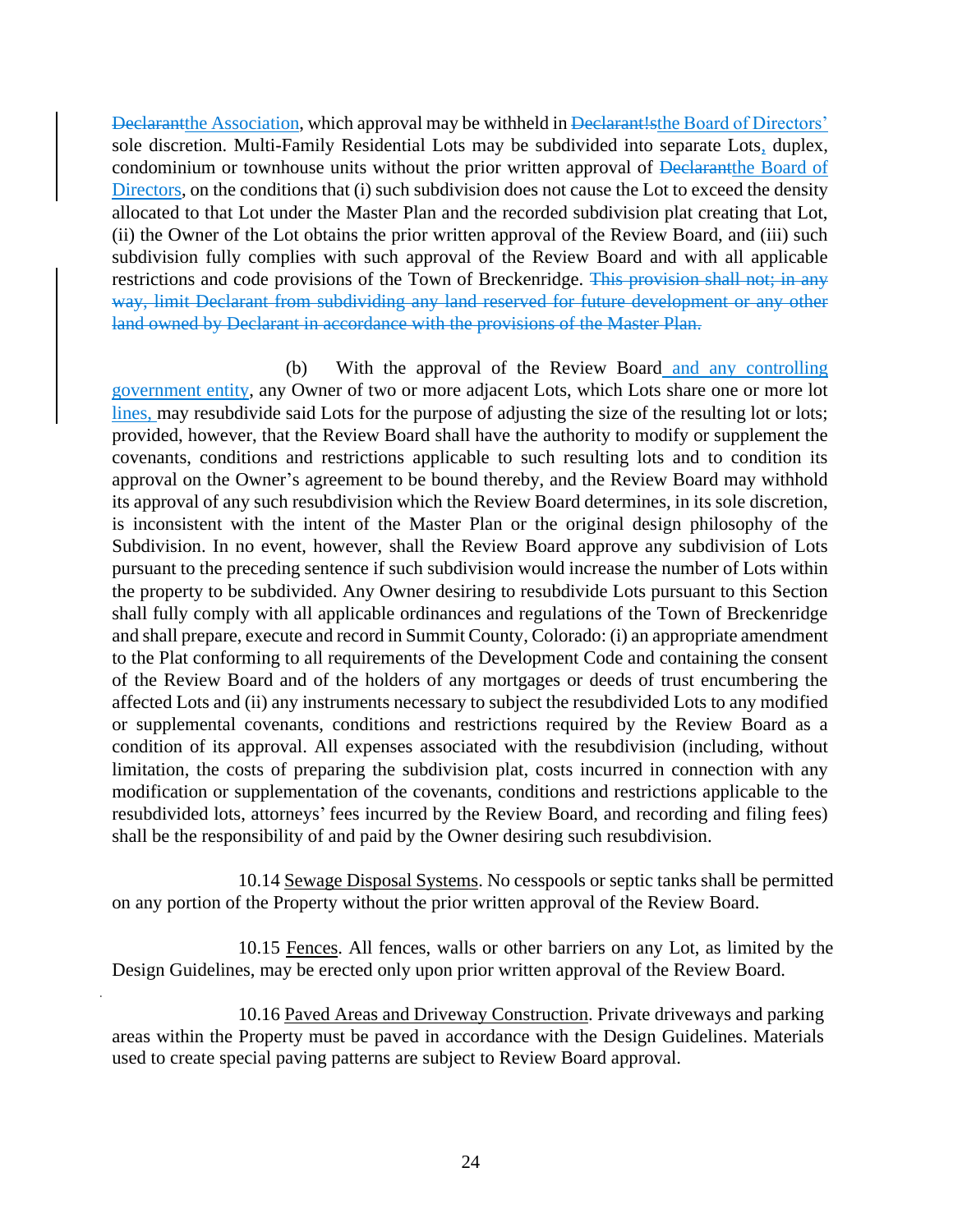10.17 Storage of Equipment and Vehicles. All boats, snowplows, campers and extra motor vehicles must be stored in a garage. Motor homes, travel trailers, construction equipment and other outsized machinery and equipment shall not be stored or parked within the Property; provided, however, that the Review Board may waive this restriction, in its sole discretion, in writing. This Section 10.17 shall not prohibit the storage or parking of construction equipment and machinery within the Property during the period of construction activities for which all applicable permits and Review Board approval have been obtained, provided that the Review Board may require the removal of any such equipment or machinery upon notice to the Owner of the affected Lot.

10.18 No Unsightliness. No unsightliness shall be permitted on any Property. Without limiting the generality of the foregoing: (a) all unsightly structures, facilities, equipment, objects and conditions shall be enclosed within an approved structure, except as otherwise provided herein; (b) refuse, garbage and trash shall be kept in a covered container at all times and any such container shall be kept within an enclosed structure; (c) service areas and facilities for hanging, drying or airing clothing or fabrics shall be kept within an enclosed structure; (d) pipes for water, gas, sewer, drainage or other purposes, wires, poles, antennas and other facilities for the transmission or reception of audio or visual signals or electricity, utility meters or other utility facilities, gas, oil, water or other tanks shall be kept and maintained within an enclosed structure or below the surface of the ground unless otherwise approved in writing by the Review Board prior to installation, except that satellite reception equipment no larger than 18 inches in diameter shall be permissible upon written approval of the proposed location thereof by the Review Board; and (e) no metals, bulk materials or scrap or refuse or trash or unused items of any kind (other than a reasonable amount of neatly stacked firewood) shall be kept, stored or allowed to accumulate on any Property Nothing contained in the foregoing shall prohibit the installation of sewer lift station facilities in such locations as Declarant deems necessary or appropriate.. All enclosed structures shall comply with the Rules and Regulations as in effect from time to time. The Review Board shall have the power to grant a variance from the provisions of this Section 10.18 from time to time as it deems necessary or desirable.

10.19 Pets. Dogs, cats or customary household pets, not to exceed three pets per dwelling unit, may be kept on the Property without the prior written approval of the Review Board. No wild animal, reptile or bird may be trapped, transported, kept or maintained anywhere within the Property, except for (a) animal control activities of authorized governmental entities and licensed contractors and (b) activities of Owners to trap rodents for the purpose of removal or destruction. No pet may be kept which abnormally or unreasonably interferes with the rights, comforts or convenience of other Owners. For-profit breeding of any animals on the Property is specifically prohibited. All pets must be kept on a leash when outside an Owner's residence. No horses may be stabled or kept anywhere on the Property.

10.20 Restriction on Signs. Except as otherwise provided in Section 9.9 above, no signs or advertising devices of any nature shall be erected or maintained on any Property except signs approved by the Review Board, signs required by law or legal proceedings, identification signs for work under construction (not to exceed six square feet), temporary signs to caution or warn of danger or Association signs necessary or desirable to give directions or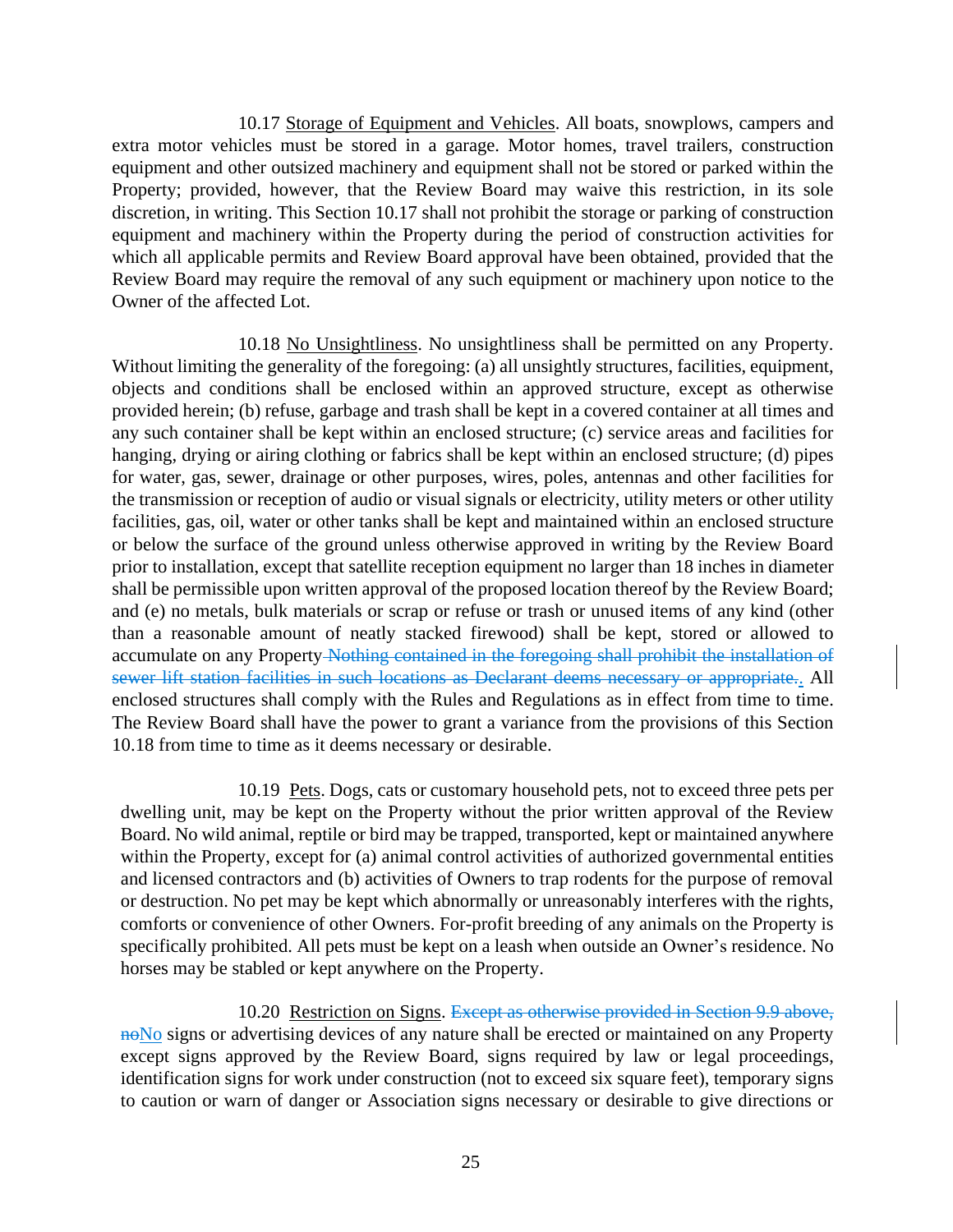advise of rules or regulations. Except as otherwise provided in Section 9.9 above, the The Review Board shall have the authority to approve the size and location of signs within the Property. Design Regulations adopted by the Review Board in regard to signage may be more restrictive than the Development Code. Without limiting the foregoing, the Review Board may adopt a standard "for sale" sign to be used by all Owners in connection with any sale of any Lot.

10.21 Restriction on Parking. Parking of vehicles on the Property or any portion thereof is permitted with respect to a Lot only within parking spaces constructed with the prior approval of the Review Board and such parking shall be used only by the Owner or Lessee of such Lot or their guests for the parking of personal vehicles. The Association shall have the right to park any type of vehicle owned or used by the Association upon the Property only within parking areas either built by Declarant or approved by the Review Board in such areas designated for such purpose by <del>Declarant</del>the Association. Notwithstanding the above, the Association may designate areas for off-street parking on the Property or any portion thereof for the temporary parking of maintenance and delivery vehicles, for the sole purpose of assisting in a maintenance operation or to provide for the loading or unloading of such vehicles, or to accommodate special circumstance. No bus shall be permitted to idle for periods in excess of ten minutes or to park for periods in excess of 30 minutes anywhere on the Property without the prior express written consent of the Review Board.

10.22 Restriction on Recreational Vehicles. No motorcycle, motorbike, snowmobile, golf cart or other motorized recreational vehicle shall be operated within or on the Property except for any equipment used in maintenance or repair of any Common Areas or Trail Easements or as otherwise specifically permitted by the Rules and Regulations. Motorcycles and motorbikes may be operated on public roads within the Subdivision in accordance with all applicable laws, provided that such use shall be subject to the Rules and Regulations, including, without limitation, those Rules and Regulations governing noise, nuisances and other similar issues.

10.23 Restriction on Wood Burning. All wood-burning devices and wood burning within the Property shall comply fully with all applicable laws and regulations of the Town of Breckenridge and all other applicable laws.

10.24 No Wells. No water wells shall be permitted on the Property or any portion thereof without the prior written approval of the Review Board.

10.25 No Mining or Drilling. No property shall be used for the purpose of mining, quarrying drilling, boring or exploring for or removing oil, gas or other hydrocarbons, minerals, rocks, stones, gravel or earth.

10.27 Additional Covenants. Conditions and Restrictions. By specific provision in any deed from Declarant, Declarant may subject any Property to be conveyed by such deed to particular covenants, conditions or restrictions applicable to the particular Property conveyed by such deed and, if any such deed contains any such covenants, conditions or restrictions, the deed may contain a provision that Declarant shall have the right,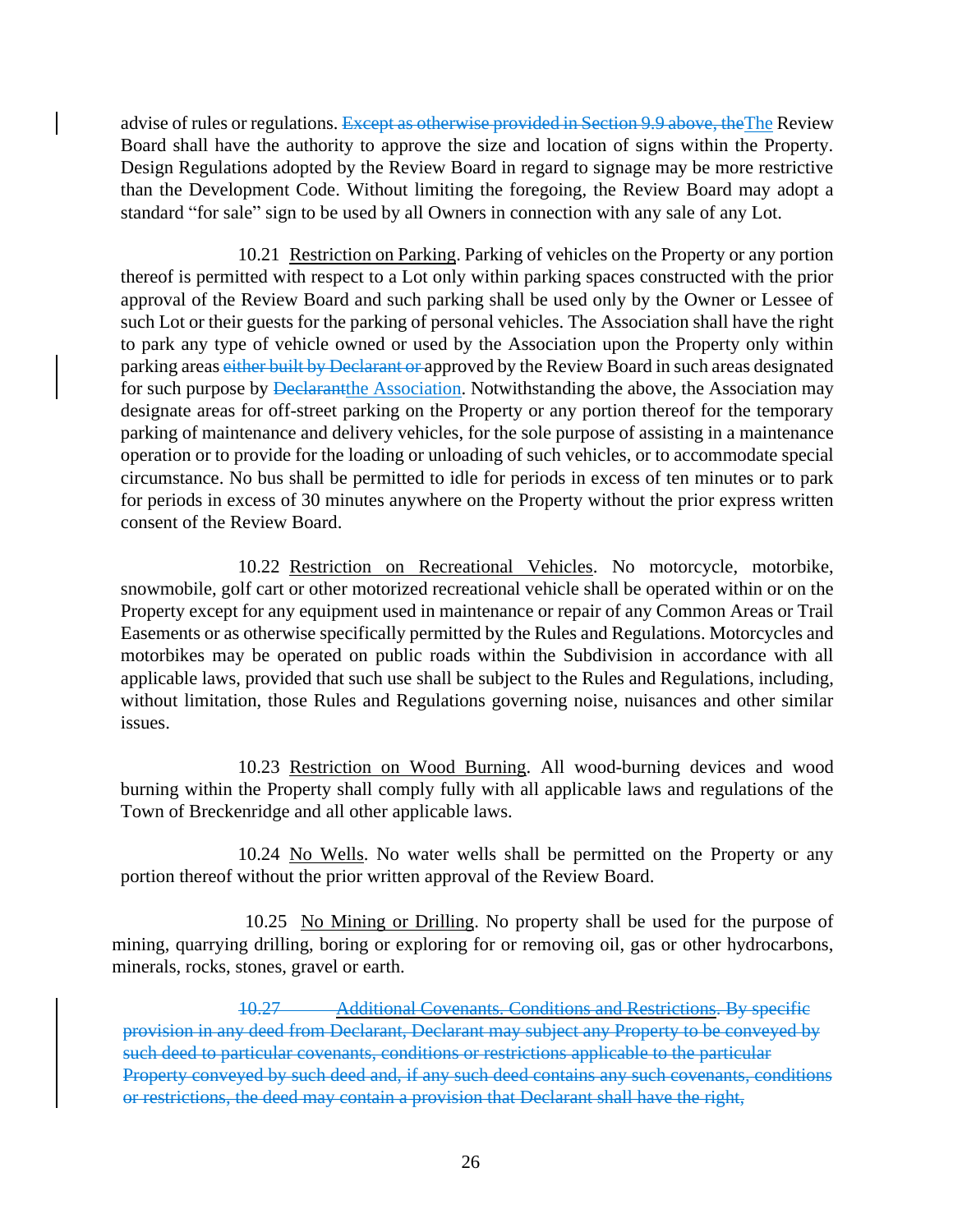immediately or at any time during the continuation of any violation or breach of or failure to comply with any of said covenants, conditions or restrictions, to re-enter and retake possession of the Property described in such deed and that, upon exercise of this right of re-entry, title to such Property shall thereupon vest ill Declarant.

10.26 Transportation System Activities. Notwithstanding anything to the contrary contained in this Declaration or the Association Documents, the construction, installation, operation, maintenance, repair, removal, replacement and reconstruction of one or more gondolas, chair lifts, or other aerial transportation systems, funiculars or other surface transportation systems, over, across and through the Subdivision (collectively "Transportation System Activities") shall not be deemed a nuisance or prohibited activity for any reason. Each Owner, by accepting a deed to a Lot (whether or not expressly stated in such deed), shall be deemed to have waived any and all claims of any kind against **Declarantially** Association, its successors and assigns, and their respectiveits affiliates, members, managers, officers, directors, employees, agents and contractors, based upon, arising out of or related to the Transportation System Activities.

# XI. USE OF RESTRICTED LOTS AND PARCELS

# 11.1 Residential Purposes Only. Except for Tracts E, F and G of the

Subdivision (and any Lots resulting from the further subdivision of such Tracts), noNo Lot may be used other than for residential purposes with customary accessory uses, which customary accessory uses shall include without limitation traditional long- or short-term rentals of property to persons who use such improvements for residential or lodging purposes. Such customary accessory uses shall specifically exclude Bed and Breakfast, Chalet House and other similar operations, which are hereby expressly prohibited. Lots may be used for "Home Occupations" as defined in and Breakfast and, to the extent permitted under the Master Plan and the recorded subdivision plat creating the Lot,Development Code.

11.2 Open Space. Except as set forth below, no building improvements may be constructed or maintained on any Private Open Space, except those permitted under Section 10.4 above.

11.3 Applications for Zoning or Subdivision Chan es. For so long as Declarant owns any portion of the Property, noChanges. No Owner of any Lot within the Property-other than Declarant may apply to Summit County, Colorado, or to the Town of Breckenridge or any governmental jurisdiction to change the zoning applicable to such owner's Lot, or to subdivide such Lot, without the prior written approval of the Review Board.

11.4 Restriction Prohibition on Timeshare Ownership. No Owner of any Lot within any portion of the Property other than Tracts C, E or G of the Subdivision shall dedicate or submit such Owner'sOwner's Lot to a timeshare or similar arrangement-without the prior written approval of the Association, which may be withheld in its sole discretion. Timeshare or other similar ownership arrangements are permitted in Tracts C, E and G,.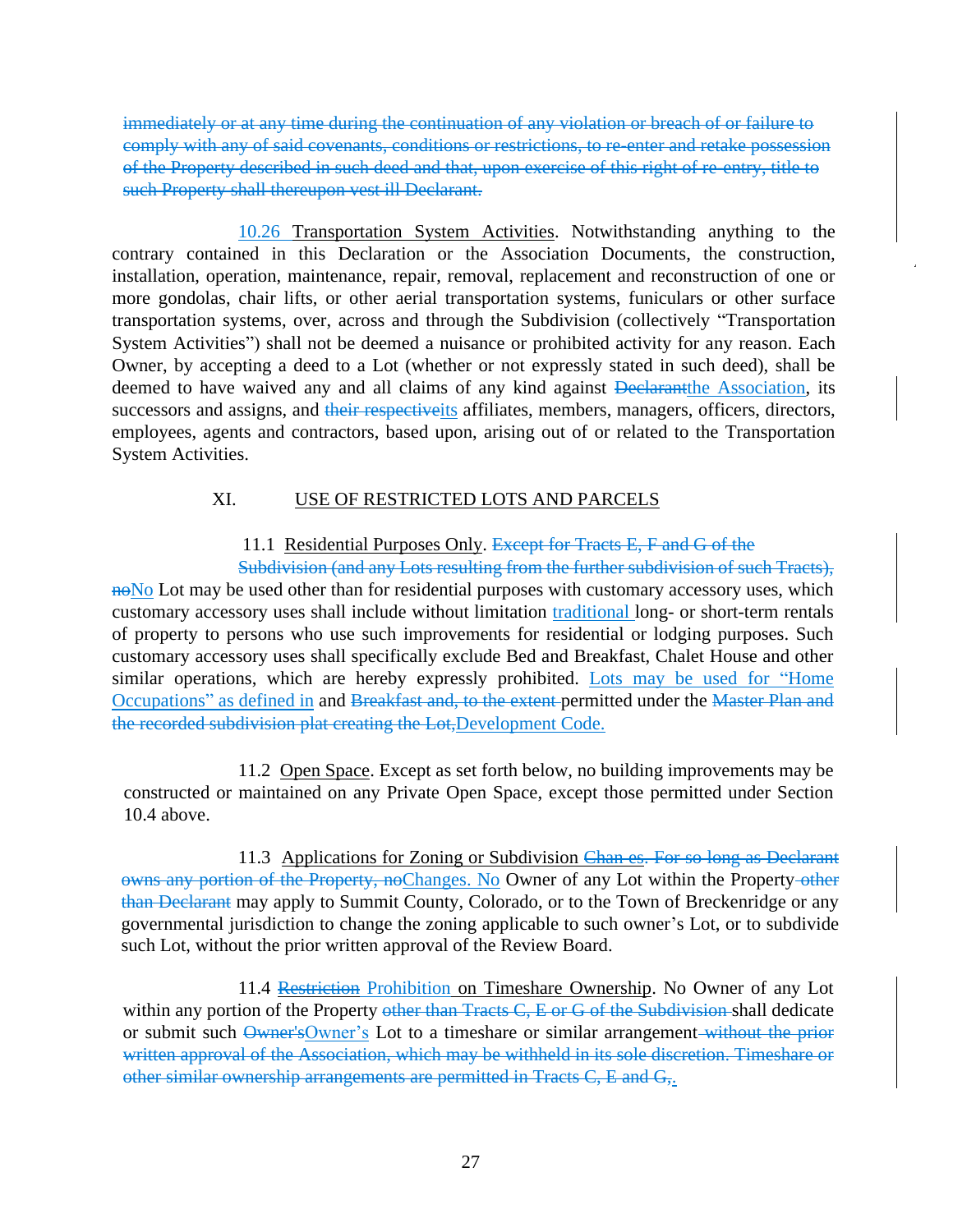#### XII. BUILDING GUIDELINES

12.1 Design Regulations. All building improvements within the Property must be built strictly in accordance with all applicable laws, this Declaration, the Rules and Regulations and the provisions of the Design Guidelines as adopted by the Review Board.

12.2 Authority of Review Board. By acquiring any interest in any of the Property, the Owner of such property consents to and accepts the authority of the Review Board to review and approve the plans and specifications for any improvements on such Property in accordance with the Design Guidelines as in effect from time to time. In particular, such Owner recognizes that certain of the judgments which will be made by the Review Board are subjective in nature, and such Owner agrees not to contest such subjective judgments unless they are made in bad faith or in an arbitrary and capricious manner.

#### XIII. EASEMENTS AND LICENSES

13.1 Declarant Reservatiom Declarant reserves to itself, its successors and assigns, the right to establish from time to time, by dedication or otherwise, underground utility and other reasonable easements, permits or licenses over, across, tllrough and under the Property, excluding those portions of the Property within building envelopes designated on the Plat, for any purpose or use necessary or convenient for the use and occupancy of the Property or any other property owned by Declarant, which easements, permits or licenses may include, without limitation, water, sewer, gas, electricity, television cable, drainage, and irrigation,

13.2 Association'sAssociation's Easements Over Lots. Declarant hereby grants the

13.313.1 the Association and the Review Board possess an easement over, across, through and under each Lot to (a) exercise any right held by the Association or the Review Board under this Declaration or any other Association Document, and (b) perform any obligation imposed upon the Association or the Review Board by this Declaration or any other Association Document. Notwithstanding the foregoing, neither the Association nor the Review Board shall enter upon any Lot without reasonable prior notice to the Owner of the Lot, except in cases of emergency.

13.4 Emergency Access Easement. DeclarantThe Association hereby grants a perpetual, nonexclusive easement to all police, sheriff, fire protection, ambulance and other similar agencies and persons to enter upon the Property in the performance of their duties.

13.5 Recorded Easements. The Property shall be subject to all easements as shown on any recorded Plat and to any other easements of record or of use as of the date of recordation of this Declaration. In addition, the Property is subject to all easements created by this Declaration.

xrv. RIGHT TO INCLUDE ADDITIONAL REAL PROPERTY AND EXCLUDE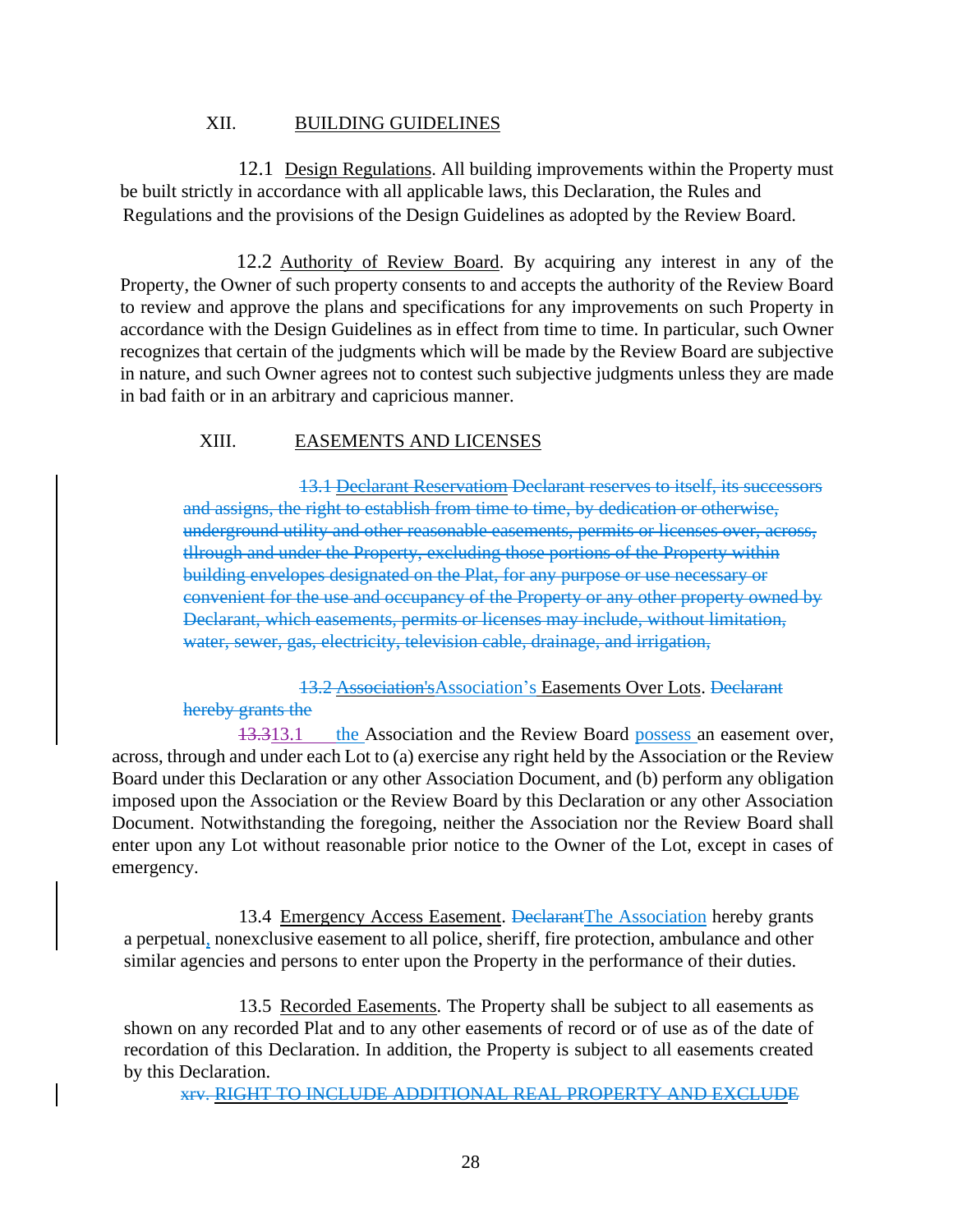#### REAL PROPERTY

14.1 Ri ht to Include Additional Real Pro ert . For so long as Declarant owns any portion of the Property (including any property that has previously been included pursuant to this Article XIV), Declarant may subject additional real property to this Declaration by recording in the real property records of Summit County, Colorado, an instrument signed by Declarant setting forth the following: (a) a statement that the real property to be added is owned by Declarant and is adjacent to the Property or within one mile of any boundary of the Property, (b) a statement that Declarant has determined that such real property should be included as a part of the Property, (c) the legal description of the real property to be added, and (d) a statement that the property to be added shall be subject to and governed by the provisions of this Declaration and specifying whether such real property is to be included in Review Area A or Review Area B. Upon the recording of such instrument, (i) the real property described therein shall thereafter be part of the Property and shall be governed by all of the provisions herein, and (ii) the Declaration shall be deemed amended to add such additional property to the definition and description of the Property herein.

Right to Exclude Real Property. For so long as Declarant owns any portion of the Property (including any property that has been included pursuant to this Article XIV) any real property made part of the Property and subject to this Declaration, pursuant to this Declaration or Section 14.1 above, may at any time prior to conveyance of such property to a third party be excluded from the Property and made no longer subject to this Declaration by the recording in the office of the Clerk and Recorder of Summit County, Colorado, of a written instrument signed by Declarant containing (a) a legal description of the real property to be excluded, (b) a statement that such real property is owned by Declarant, and (c) a statement that said real property shall no longer be deemed to be a part of the Property or bound by or subject to any part of this Declaration.

### XIV. INSURANCE

The Association shall obtain and maintain such insurance as the Board of Directors of the Association shall deem necessary.

### 1615.1 Enforcement,.

(a) Each provision of this Declaration binding upon an Owner or a Lot is enforceable only by the Association by a proceeding for a prohibitive or mandatory injunction or by suit or action to recover damages, or in the discretion of the Association, for so long as any Owner fails to comply with any such provision, by exclusion of such Owner and such Owner's family members, tenants and guests from the use of any Common Elements and from participation in any Association affairs. In addition, if an Owner fails to perform or observe any covenant or condition on such Owner's part to be performed or observed under this Declaration or any other Association Document, the Association shall have the following rights and remedies:

> i. The Association may, but is not obligated to, cure such failure to comply at the Owner's sole cost and expense. If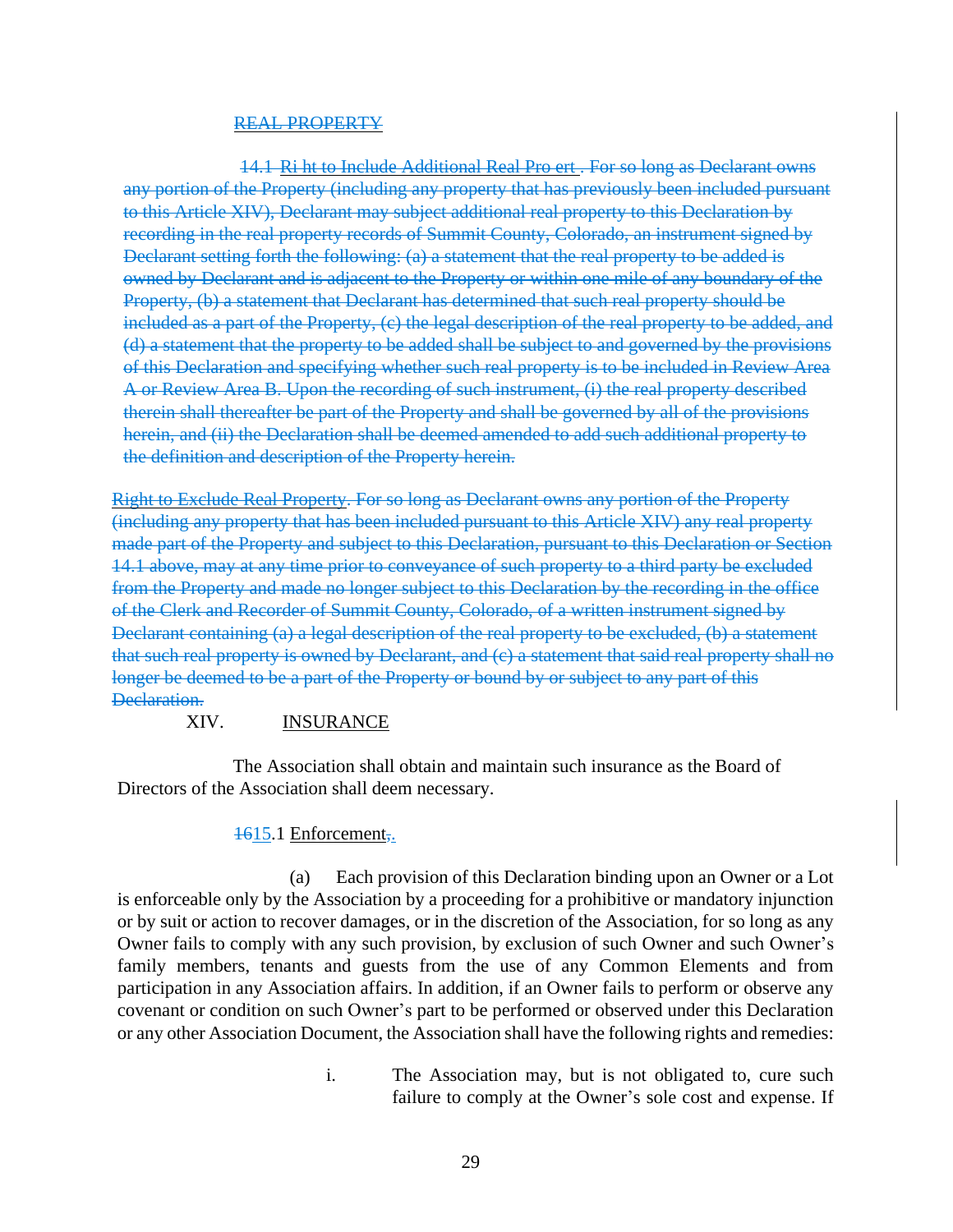the Association cures any such failure to comply, the Owner shall pay to the Association the amount of all costs incurred by the Association in connection therewith within thirty days after the Owner receives a written invoice therefor from the Association.

- ii. The Association may fine the Owner in accordance with Section 7.6 for each violation. The Owner shall pay any such Default Assessment to the Association within thirty days after the Owner receives written notice thereof.
- $\ddot{\text{u}}$ . The Association shall have all other rights and remedies available to it under this Declaration, at law or in equity.

(b) All rights and remedies of the Association shall be cumulative and the exercise of one right or remedy shall not preclude the exercise of any other right or remedy.

16,15.2 Attorneys' Fees. In the event of any dispute under or with respect to this Declaration or any other Association Document, or compliance therewith, the prevailing party (as to liability, without regard to any damage award) shall be entitled to recover from the nonprevailing party all of its costs and expenses in connection therewith, including, but not limited to, reasonable attorneys' fees and disbursements.

1615.3 Interest. If an Owner fails to pay to the Association any Assessment or other amount due to the Association as and when the same becomes due, the Owner shall pay interest on such unpaid amount to the Association at the rate equal to the prime rate published from time to time in the "Money Rates" section of The Wall Street Journal as the base rate on corporate loans posted by at least 75 percent of the nation's 30 largest banks (or if such publication is ever discontinued, then such rate as the Association determines to be an appropriate equivalent), plus five percentage points, which interest shall accrue from the due date of such unpaid amount until the date paid.

XVII.

#### XV. ENVIRONMENTAL MATTERS

17.1 16.1 Release and Waiver. By accepting a deed to a Lot (whether or not it shall be expressly stated in such deed), each Owner, on behalf of itself, its successors and assigns, shall be deemed to have acknowledged Seller's disclosure of historic mining activities and existing and possible future Designated Areas in connection therewith, and to have released, covenanted not to sue, and waived any and all claims, rights, suits, damages, actions or causes of action against Declarant the Association, its members, managers, agents or employees, arising out of, connected to, or related in any way to any environmental, mining-related or geotechnical defects, matters or conditions in, on, or about the Property or the Subdivision. This release, covenant not to sue and waiver shall be deemed to be a covenant running with the land.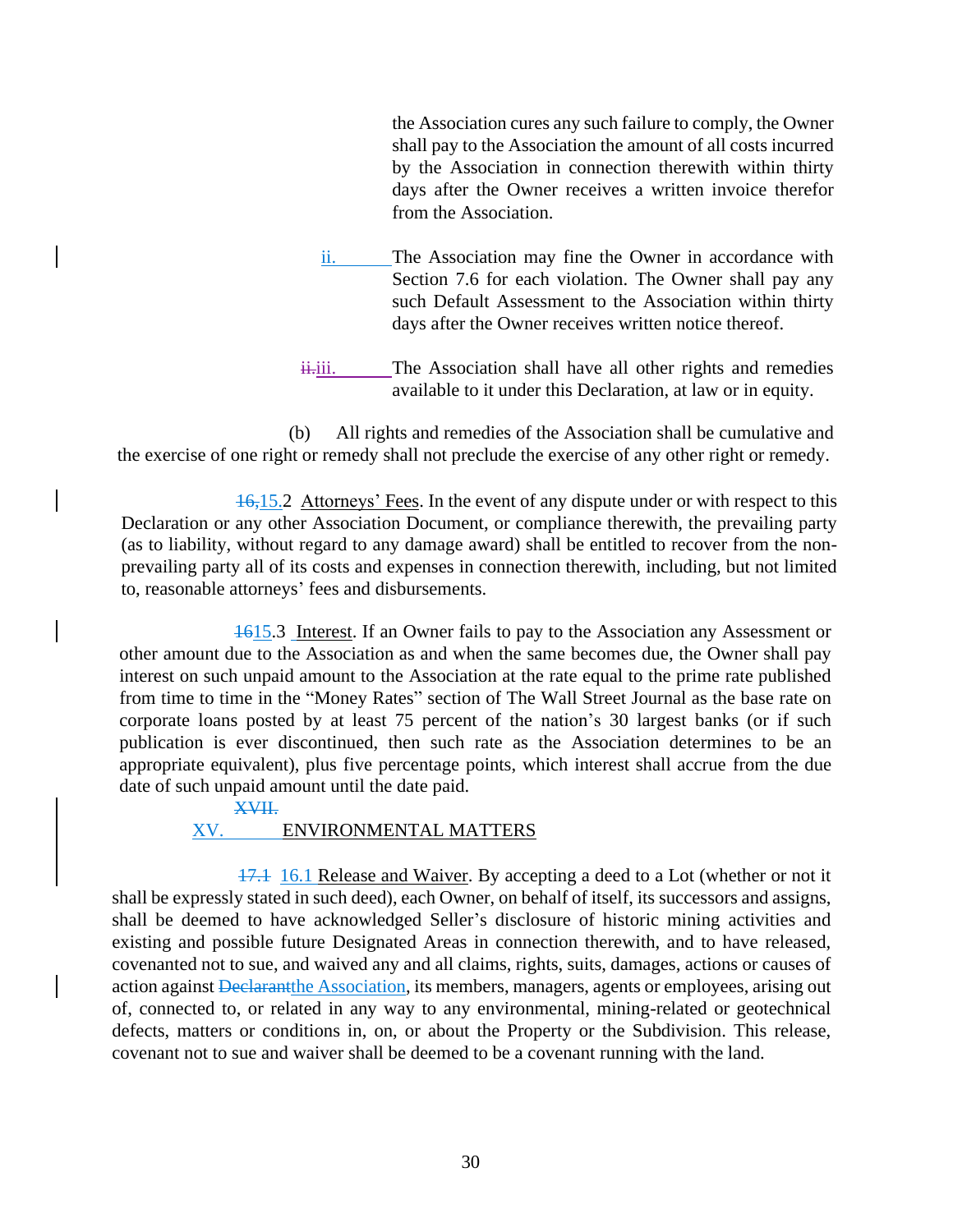16.2 Storm Water Drainage Plan. The Property is subject to a Storm Water Drainage Plan that has been prepared for the benefit of the Subdivision and the protection of all Owners, a copy of which is attached hereto as Exhibit B and incorporated herein (the "Drainage Plan"). Notwithstanding anything in this Declaration or the Association Documents to the contrary, the Property shall at all times be used in accordance with the Drainage Plan.

16.3. Specific Restrictions. The following specific restrictions are in addition to, and not in limitation of, the general restrictions contained in Section  $\frac{1716}{2}$  above.

17

(a) No alterations to the ground surface topography or obstructions to flow shall be made that would cause surface runoff water currently flowing within one drainage basin, as shown on the Drainage Plan, to flow into another drainage basin, or that would cause surface runoff water to be collected by different drainage Structures (including but not limited to curbs and gutters, berms, ditches, swales, detention ponds, and culverts) than shown on the Drainage Plan, or that would cause or contribute to water collection or erosion in, on, or around any Designated Area (as defined below).

(b) No alterations shall be made to any drainage structures shown on the Drainage Plan.

(c) No changes to the Property or any part thereof shall be made that cause or may be likely to cause surface runoff water to exceed the quantities shown in the Drainage Plan or the capacities of the drainage structures.

(d) There shall be no disturbance or any actions that lead to disturbance of closed shafts and adits, mining-related materials, or any capping or other reclamation of such locations or materials. This restriction includes, without limitation, a prohibition on grading, excavation, drilling, boring, mining on or into, any other physical disturbance of any Designated Area (as defined below), and the planting of any trees or bushes on any Designated Area.

(e) Release. Each Owner, by accepting a deed to a Lot (whether or not expressly stated in such deed), shall be deemed to have waived any and all claims of any kind against Declarant, the Association, or theirits successors and assigns, and theirits respective affiliates, members, managers, officers, directors, employees, agents and contractors of either of them, based upon, arising out of, or related to the Drainage Plan or any Designated Areas.

(f) Enforcement. The Association shall ensure that the Property is used and maintained at all times in conformance with the Drainage Plan, and that the provisions of this Section  $1716$  are enforced. The Association shall ensure that any Design Guidelines are consistent with the restrictions set forth in this Section  $\frac{1716}{17}$ .

(g) Designated Areas. The Declarant, during the period of Declarant Control, and thereafter the Association may designate any "Designated Areas" that are subject to the restrictions contained in this Section  $\frac{1}{10}$ , by generally describing the location of such Designated Areas on the Plat or on a map to be attached to an amendment to this Declaration. As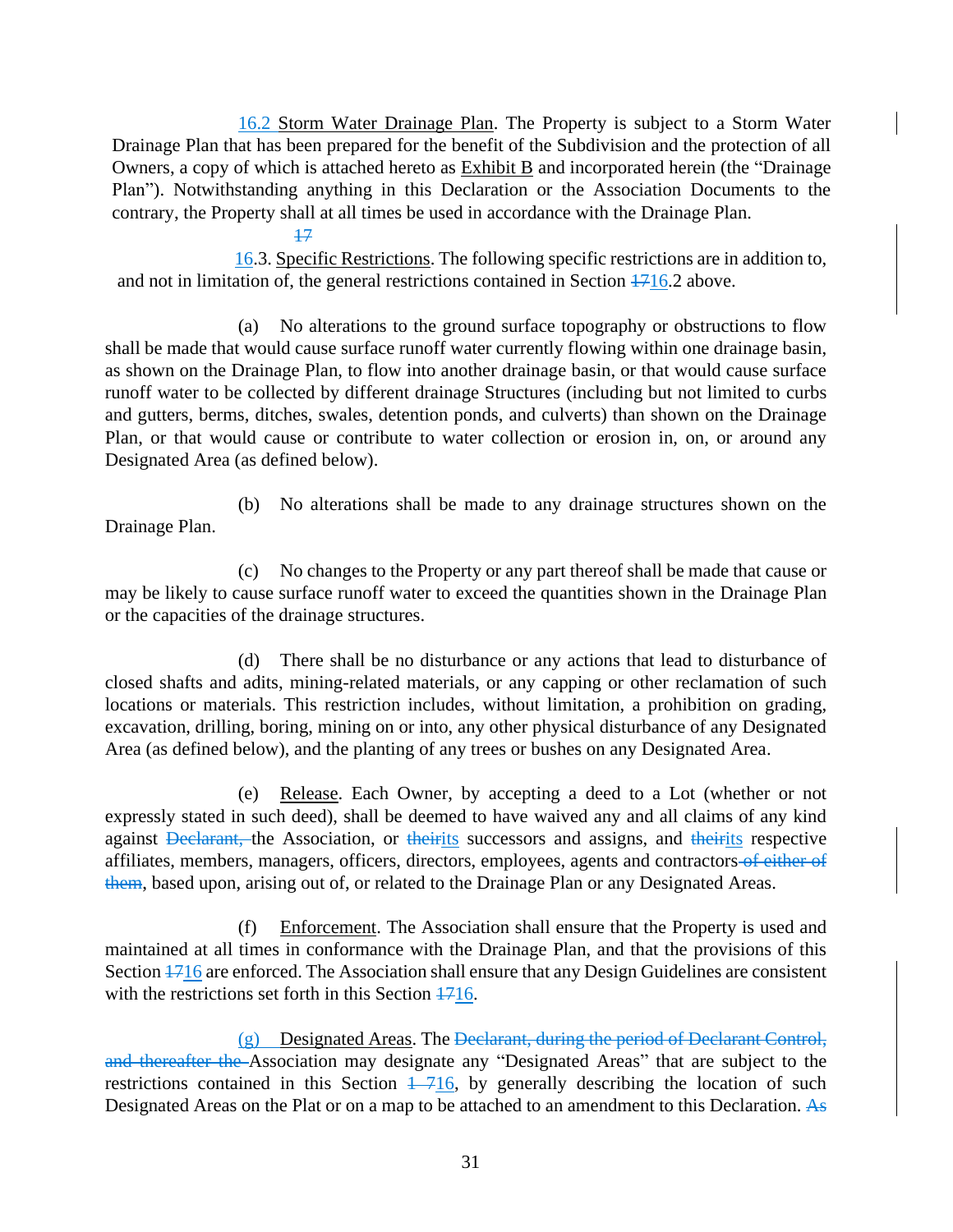of the date of this Declaration, Declarant hasSeveral such areas have already been designated several such areas, to be used as a repository for mining-related waste materials, located in the Open Space of the Property as shown on Exhibit C hereto. The designation of a Designated Area by Declarant may not be revoked, altered or amended by the Association without the prior written consent of the Declarant.

> a) Modification of Drainage Plan. Declarant reserves the right, within the period of Declarant Control, to amend, supplement or modify the Drainage Plan, in its

(h) sole and absolute discretion. In addition, after the period of Declarant Control, theThe Association may modify the Drainage Plan, subject to the following conditions:

- i. The Association shall have determined, in the exercise of ifs reasonable judgment, by a vote of at least 2/3rds of the members of the board of directors of the Association, that the proposed modifications to the Drainage Plan will benefit the Property and will not result in any disturbance of any Designated Area;
- ii. An independent professional engineer, duly license in the State of Colorado, with at least 10 years' experience in storm water drainage plans shall have determined, in the exercise of its professional judgment, that the proposed modifications to the Drainage Plan are necessary or desirable for the effective drainage of surface water on the Property and will not result in any disturbance of closed shafts and mining waste materials, and caps placed over these materials or in any disturbance of any Designated Area;
- iii. Such modifications are approved by at least 2/3rds of the votes of members of the Association; and
- iv. Such modifications have been approved by the Town of Breckenridge.

## XV.XVI. XVIII, MISCELLANEOUS

1817.1 Rule Against Perpetuities and Termination. Each provision contained in this Declaration which is subject to the laws or rules sometimes referred to as the rule against perpetuities or the rule prohibiting unreasonable restraints on alienation shall continue and remain in full force and effect for the period of 21 years following the death of the last survivor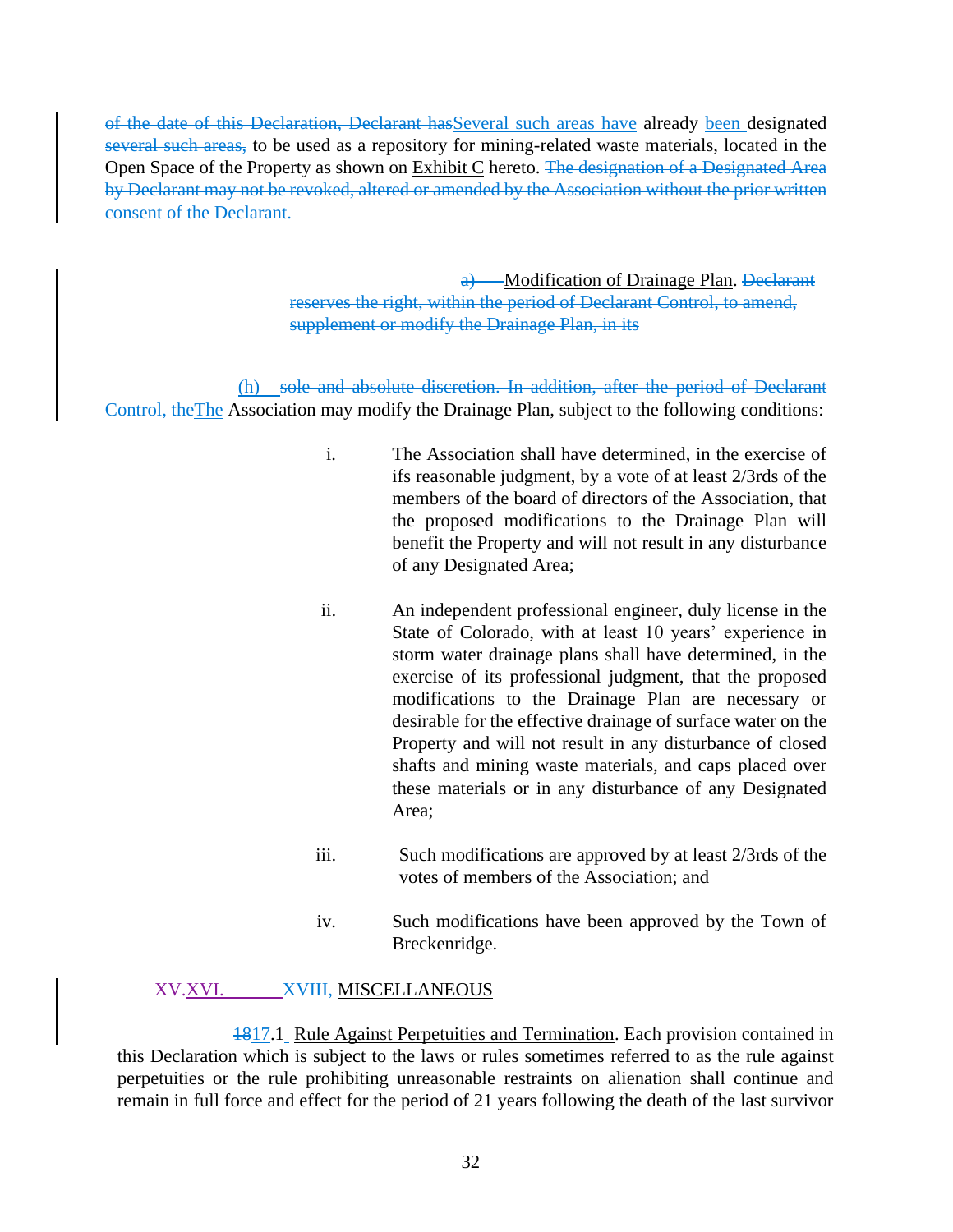of the now living issue of former U.S. President George Bush and the now living children of said issue, or until this Declaration is terminated earlier by recorded instrument, directing termination, signed by the Owners of all property within the Subdivision. Notwithstanding anything to the contrary set forth herein, Declarant may terminate this Declaration at any time prior to the conveyance of any portion of the Property to a third party.

1-817.2 Amendment.

(a) Prior to the closing of the sale of the first Lot, Declarant may amend this Declaration in its sole discretion. Declarant may at any time amend this Declaration to add property to the Property pursuant to Article XIV above.

(b) Except as provided in paragraph 18.2(a) above, this This Declaration may be amended only by the vote or written consent of  $\overrightarrow{H}$  Owners of Property  $\overrightarrow{H}$ Declarant) having at least 75sixty-seven percent (67%) of the total number of votes to which all Owners are entitled<del>, and (ii) Declarant, for so long as Declarant owns any portion of the</del> Property. Any amendment to the Declaration shall be evidenced by the recording of a written instrument or instruments specifying the amendment or the repeal and containing the consents required above, if any. No amendment may remove, revoke or modify any right or privilege or Declarant without the prior written consent of Declarant or the Assignee of such right or privilege.

17.3 Covenants Binding. Each provision of this Declaration and a promise, covenant and undertaking to comply with each such provision (i) shall be deemed incorporated in each deed or other instrument by which any right, title or interest in my of the Property is granted, devised or conveyed; (ii) shall by virtue of acceptance of any right, title or interest in any of the Property by an Owner be deemed accepted>, ratified, adopted and declared as a personal covenant of such Owner and shall be binding on such Owner or his or her respective heirs, personal representatives, successors or assigns, to, with and for the benefit of the Declarant and all Owners within the Property; (iii) shall be deemed a covenant, obligation and restriction secured by a lien binding, burdening and encumbering the title to all of such Owner's right, title and interest to any of the Property, which lien shall be deemed a lien in favor of the Declarant, as its interest may appear, and all Owners within the Property; and (iv) shall run with the Land. No amendment may remove, revoke or modify any right or privilege or Declarant without the prior written consent of Declarant or the Assignee of such right or privilege.

17.4 Lender's Interest Not Impaired. No violation or breach of, or failure to comply with, any provision of this Declaration and no action to enforce any such provision shall affect, defeat, render invalid or impair the lien of any Mortgagee taken in good faith and for value and perfected by recording in the office of the Clerk and Recorder of Summit County, Colorado, prior to the time of recording in said office of an instrument describing such Property and listing the name or names of the Owner or Owners of fee simple title to the Property and giving notice of such violation, breach or failure to comply; nor shall such violation, breach, failure to comply or action to enforce affect, defeat, render invalid or impair the title or interest of the holder of any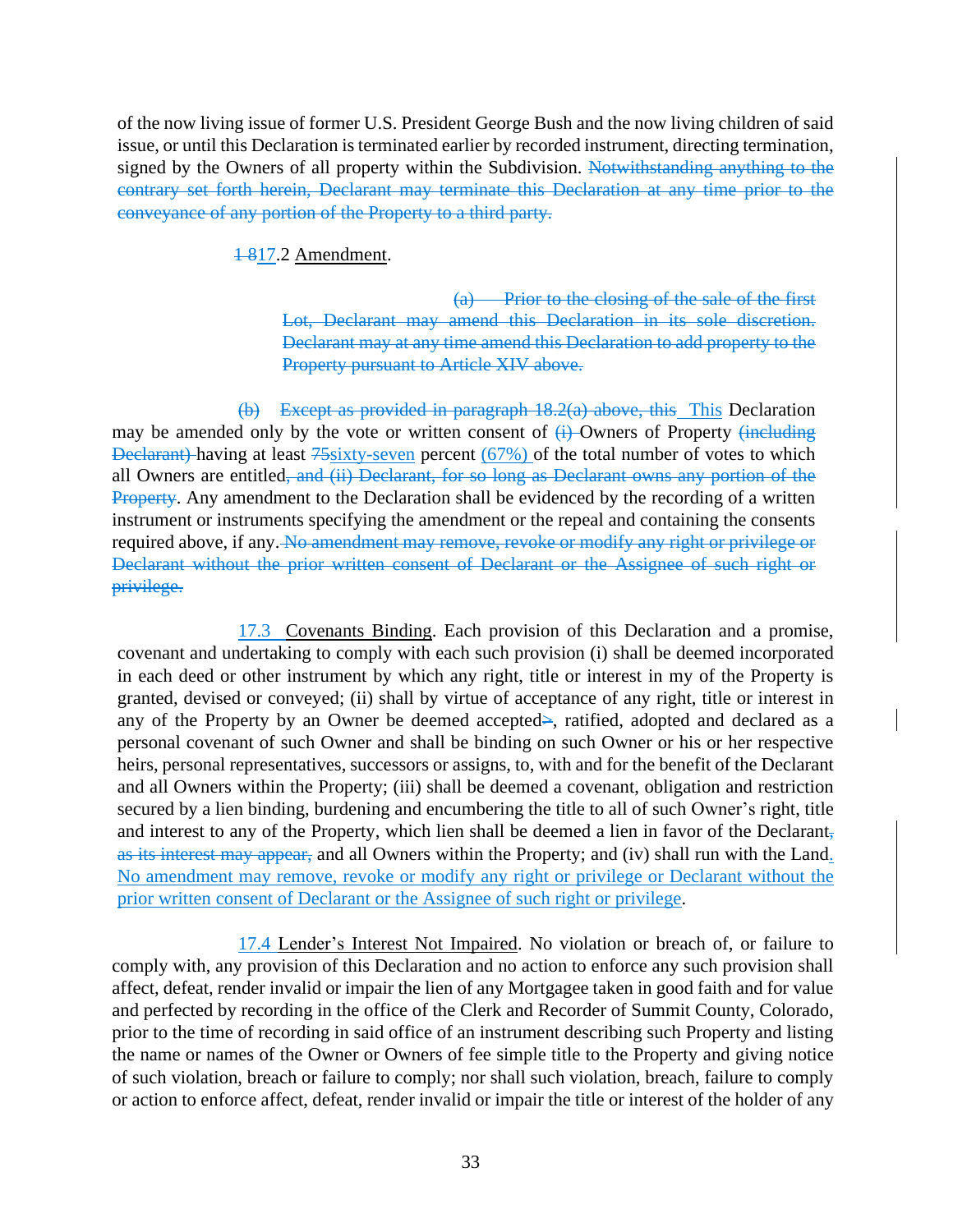such Mortgage acquired by a bona fide purchaser upon foreclosure of any such Mortgage, or result in any liability, personal or otherwise of any such holder or purchaser. Any such purchaser on foreclosure shall, however, take subject to this Declaration with the exception of violations or breaches of, or failures to comply with, any provisions of this Declaration which occurred prior to the vesting of fee simple title in such purchaser shall not be deemed breaches or violations hereof or failures to comply herewith with respect to such purchaser, his heirs, personal representatives, successors or assigns.

18.3 Interpretation of This Declaration. Except for judicial construction, the Association shall have the exclusive right to construe and interpret the provisions of this Declaration. In the absence of any adjudication to the contrary by court of competent jurisdiction, the construction or intelpretation of the provisions hereof by the Association shall be final, conclusive and binding as to all persons and property benefitted or bound by the covenants and the provisions hereof.

18.4 17.5 Snow Removal and Stacking. The Town of Breckenridge will be responsible for snow clearing, removal and stacking following acceptance of the public roads by the Town of Breckenridge. Various areas within the Subdivision may be designated by the Association from time to time as snow stacking areas. Neither the Town of Breckenridge, nor the Association nor Declarant will be responsible for snow clearing, removal or stacking on any private access easement or drive.

18.5 17.6 Failure to Act. Neither DeclarantBoard of Directors nor the Review Board, nor any member, agent or employee of any of the same shall be liable to any party for any action or for any failure to act with respect to any matter if the action taken or failure to act is in good faith and without malice.

18.6 17.7 Declaration Binding. Except as otherwise provided herein, this Declaration shall be binding upon and shall inure to the benefit of <del>Declarant</del>the Association and each Owner and the respective heirs, personal representatives, successors and assigns of each.

18.7 17.8 Severability. Invalidity or unenforceability of any provision of this Declaration in whole or in part shall not affect the validity or enforceability of any other provision or any valid and enforceable part of a provision of this Declaration.

18.8 17.9 Failure to Enforce. Failure to enforce any provision of this Declaration shall not operate as a waiver of any such provision or of any other provision of this Declaration<sub>7</sub>.

18.9 17.10 Disclaimer of Representations<sub>5</sub>. Notwithstanding anything to the contrary in this Declaration, Declarant makes no warranties or representations whatsoever that the plan presently envisioned for the complete development of the Subdivision can or will be carried out or that any land now owned or hereafter acquired by Declarant is or will be subjected to this Declaration, or that any such land, whether or not it has been subjected to this Declaration,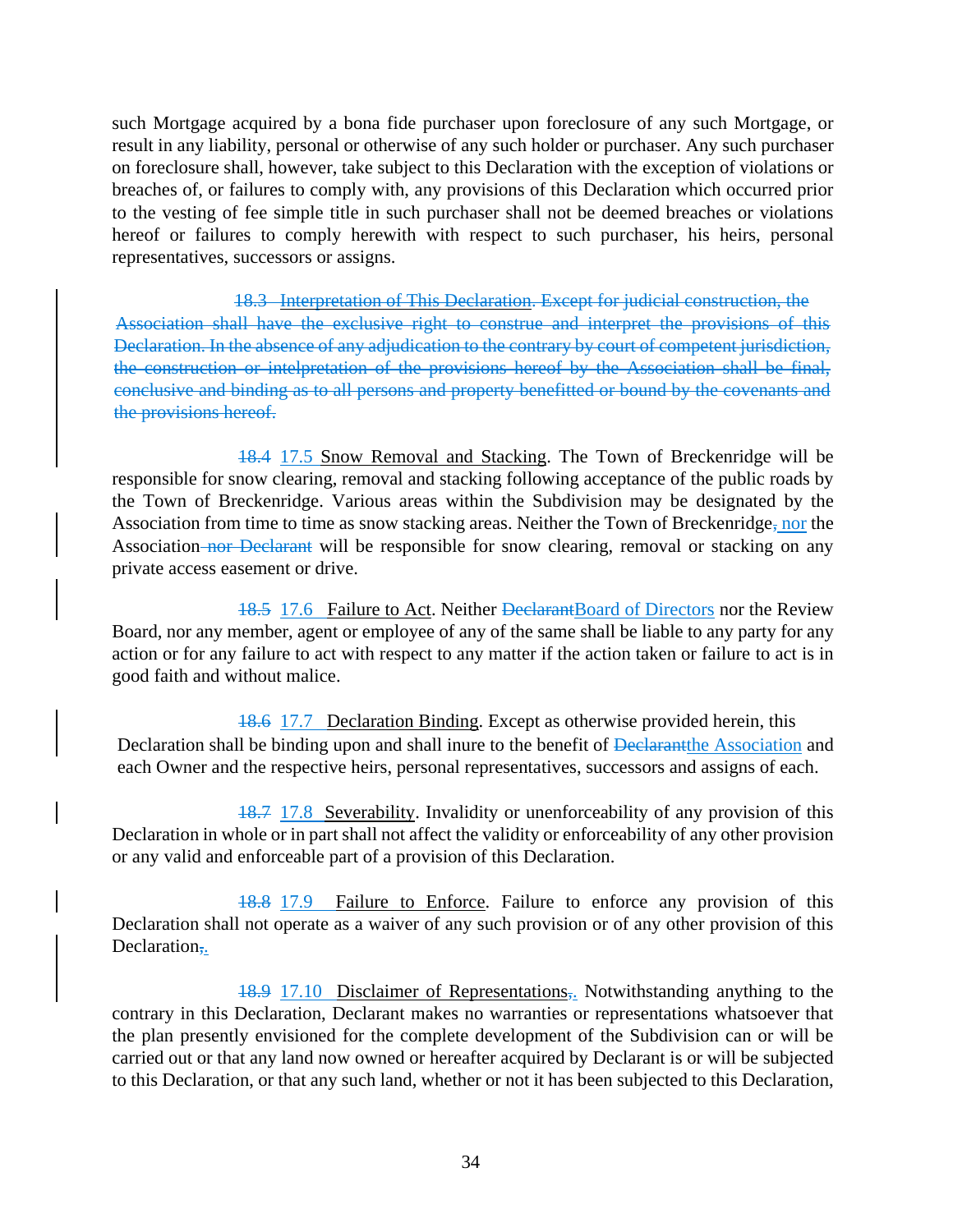is or will be committed to or developed for a particular use, or that if such land is once used for a particular use, that such use will continue in effect.

18.10 17.11 Captions and Titles. All captions and titles of headings of Articles and Sections in this Declaration are for the purpose of reference and convenience only and are not to be deemed or construed to limit, modify or otherwise affect any of the provisions hereof or to be used in determining the intent or context thereof

IN WITNESS WHEREOF, Declarant has Owners have executed this Declaration as of the date first set forth above.

Shock Hill Development LLC,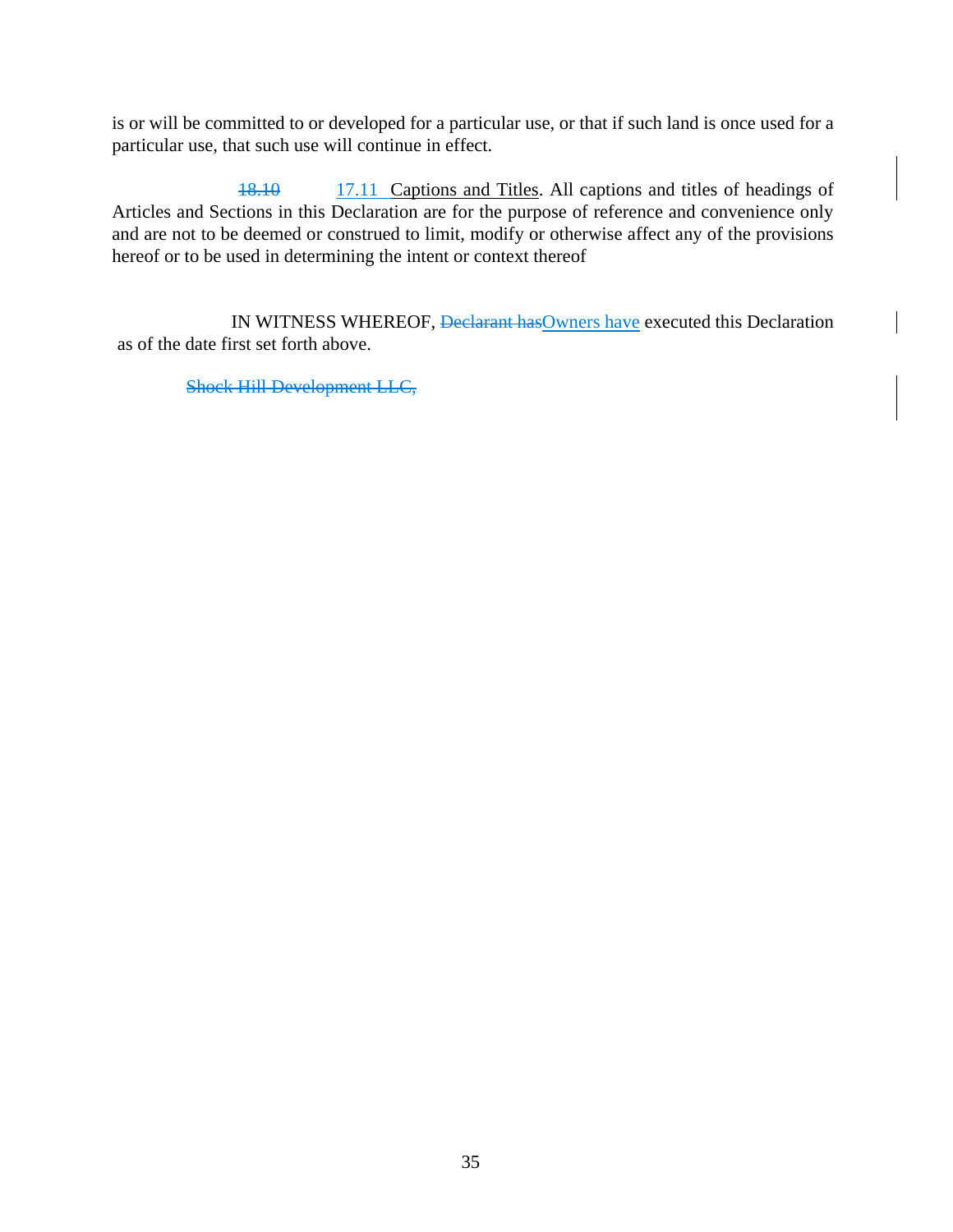# **SHOCK HILL PROPERTY OWNERS' ASSOCIATION, INC.**, a Colorado limited liability companynonprofit corporation

By: \_\_\_\_\_\_\_\_\_\_\_\_\_\_\_\_\_\_\_\_\_\_\_\_\_\_\_\_\_\_\_\_

\_\_\_\_\_\_\_\_\_\_\_\_\_\_\_\_\_\_\_\_\_, President

STATE OF \_\_\_\_\_\_\_\_\_\_\_ ) ) ss. COUNTY OF \_\_\_\_\_\_\_\_\_ )

The foregoing instrument was acknowledged before me this \_\_\_\_ day of \_\_\_\_\_\_\_\_\_\_\_\_\_\_, 2021 by \_\_\_\_\_\_\_\_\_\_\_\_\_\_\_\_, as President of Shock Hill Property Owners' Association, Inc., a Colorado non-profit corporation.

Witness my hand and official seal. My Commission Expires: \_\_\_\_\_\_\_\_\_\_\_\_\_\_

\_\_\_\_\_\_\_\_\_\_\_\_\_\_\_\_\_\_\_\_\_\_\_\_\_\_\_\_\_\_\_\_\_\_\_\_

Notary Public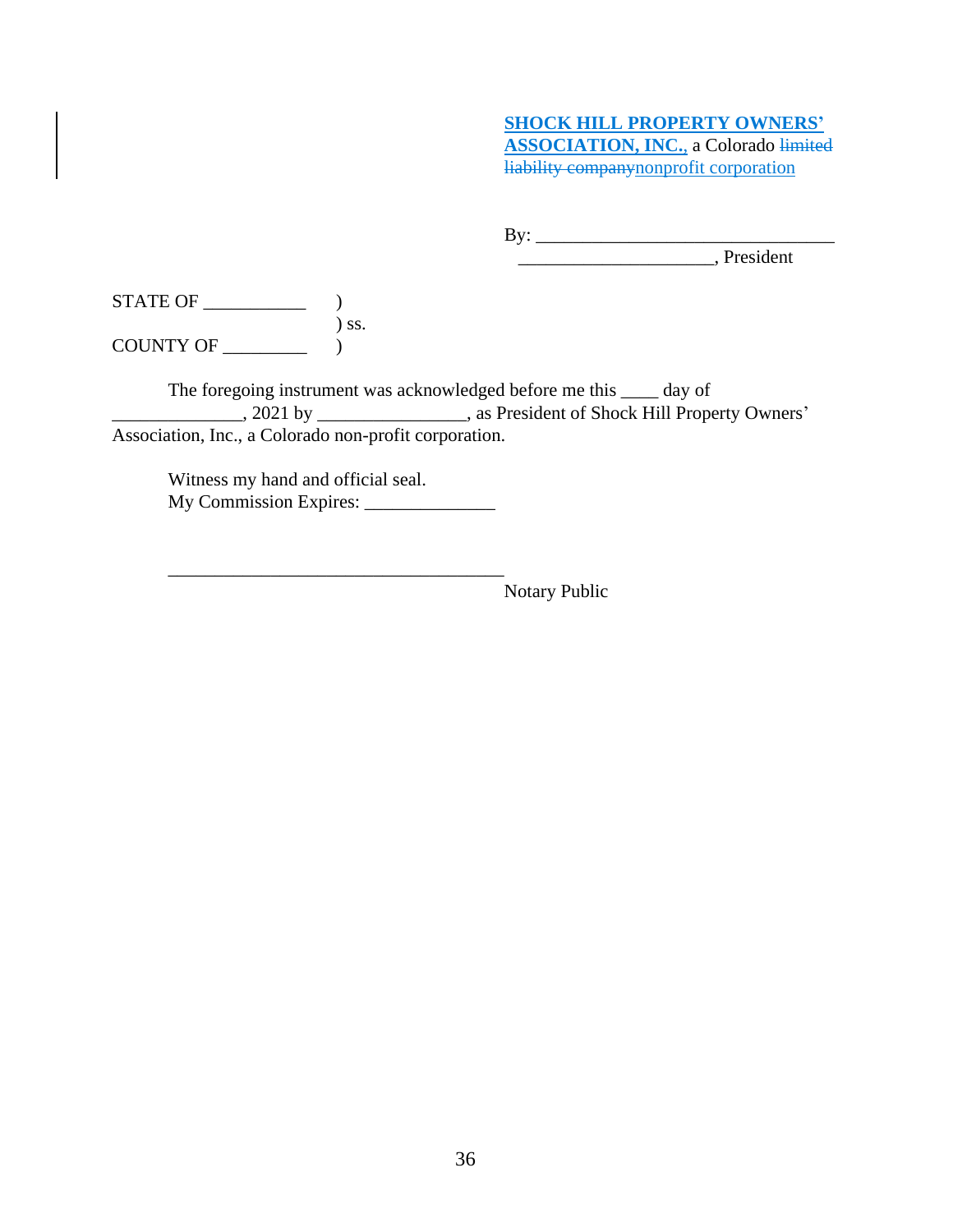#### **CERTIFICATION**

The Secretary of Shock Hill Property Owners' Association, Inc., by his or her signature below, hereby certifies, affirms and attests that this Second Amended and Restated Declaration of Land Use Restrictions for Shock Hill Subdivision, has been approved and adopted by the Owners holding not less than seventy-five percent (75%) of the votes possible to be cast under the Declaration, and that such signatures are on file in the office of Shock Hill Property Owners' Association, Inc.

### **SHOCK HILL PROPERTY OWNERS'**

**ASSOCIATION, INC.**, a Colorado nonprofit corporation

By: \_\_\_\_\_\_\_\_\_\_\_\_\_\_\_\_\_\_\_\_\_\_\_\_\_\_\_\_\_\_\_\_

 $\frac{1}{\sqrt{1-\frac{1}{2}}\sqrt{1-\frac{1}{2}}\sqrt{1-\frac{1}{2}}}}$ , Secretary

Date:\_\_\_\_\_\_\_\_\_\_\_\_\_\_\_\_\_\_\_\_\_\_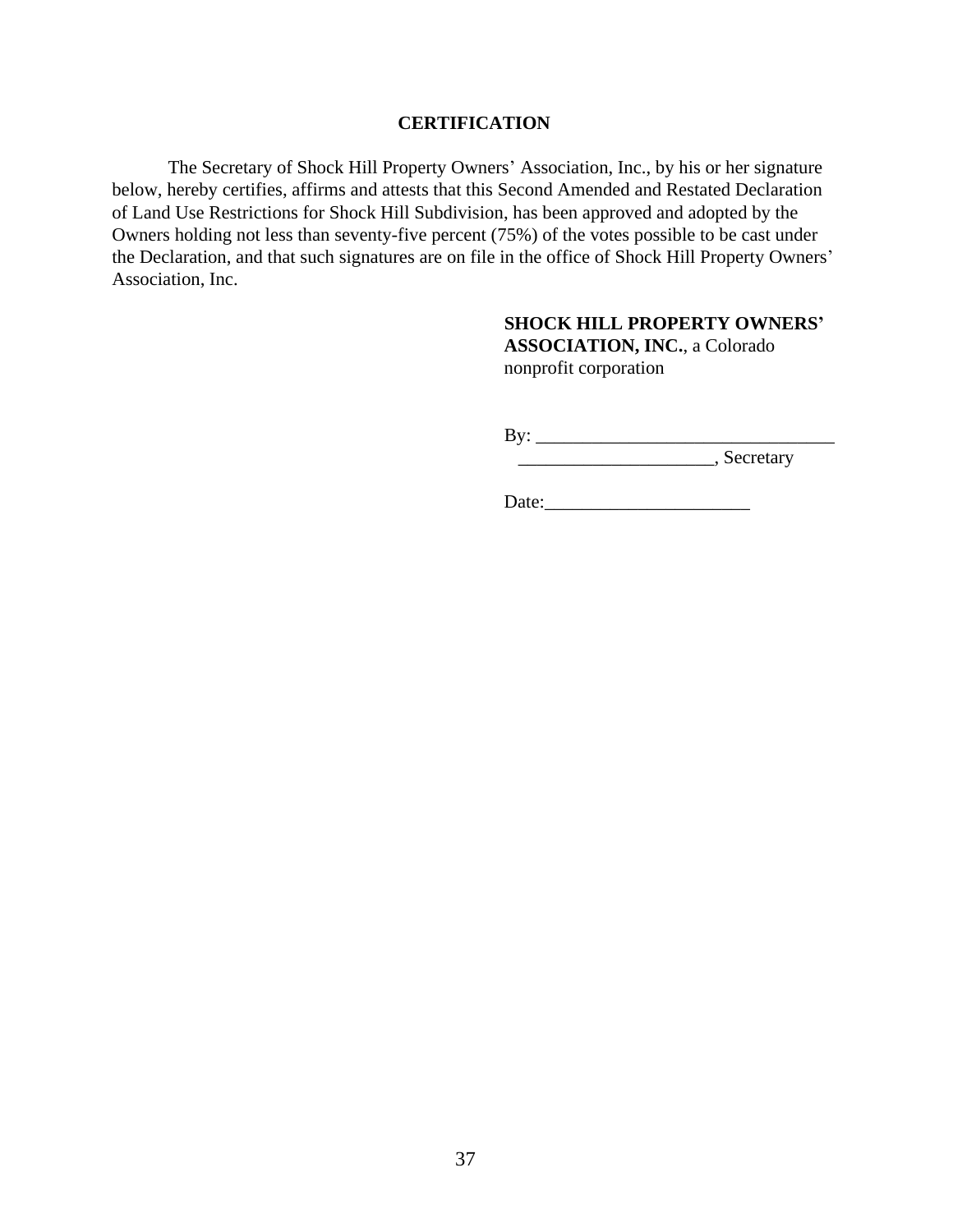# EXHIBIT A

# Description of Property

Lots 1 through 38 and Tracts A, B, C, E, F, G, H, 1, J, L, M, N, O, R, Shock Hill Subdivision, Town of Breckenridge, County of Summit, State of Colorado.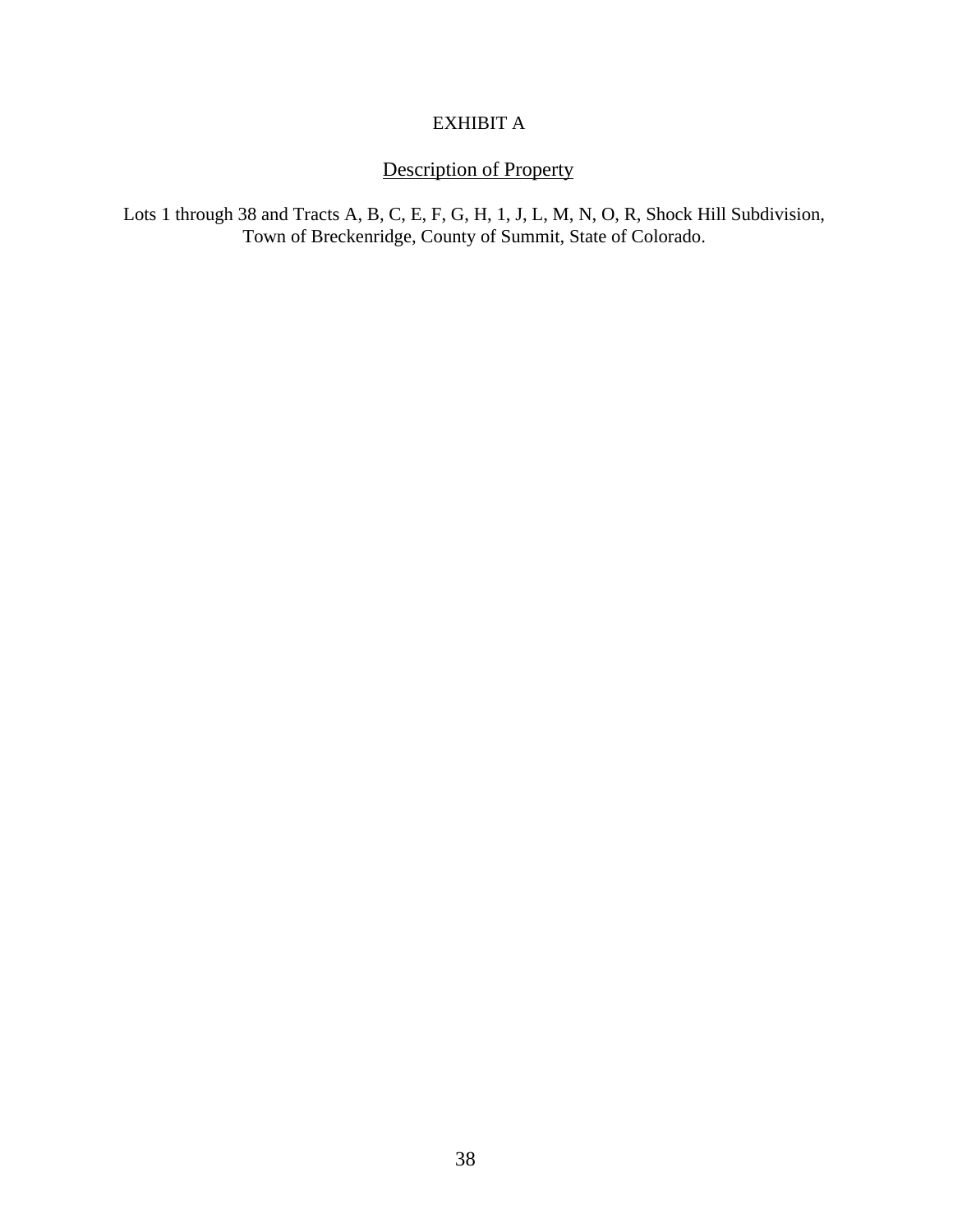# EXHIBIT B

# Drainage Plan

See Attached